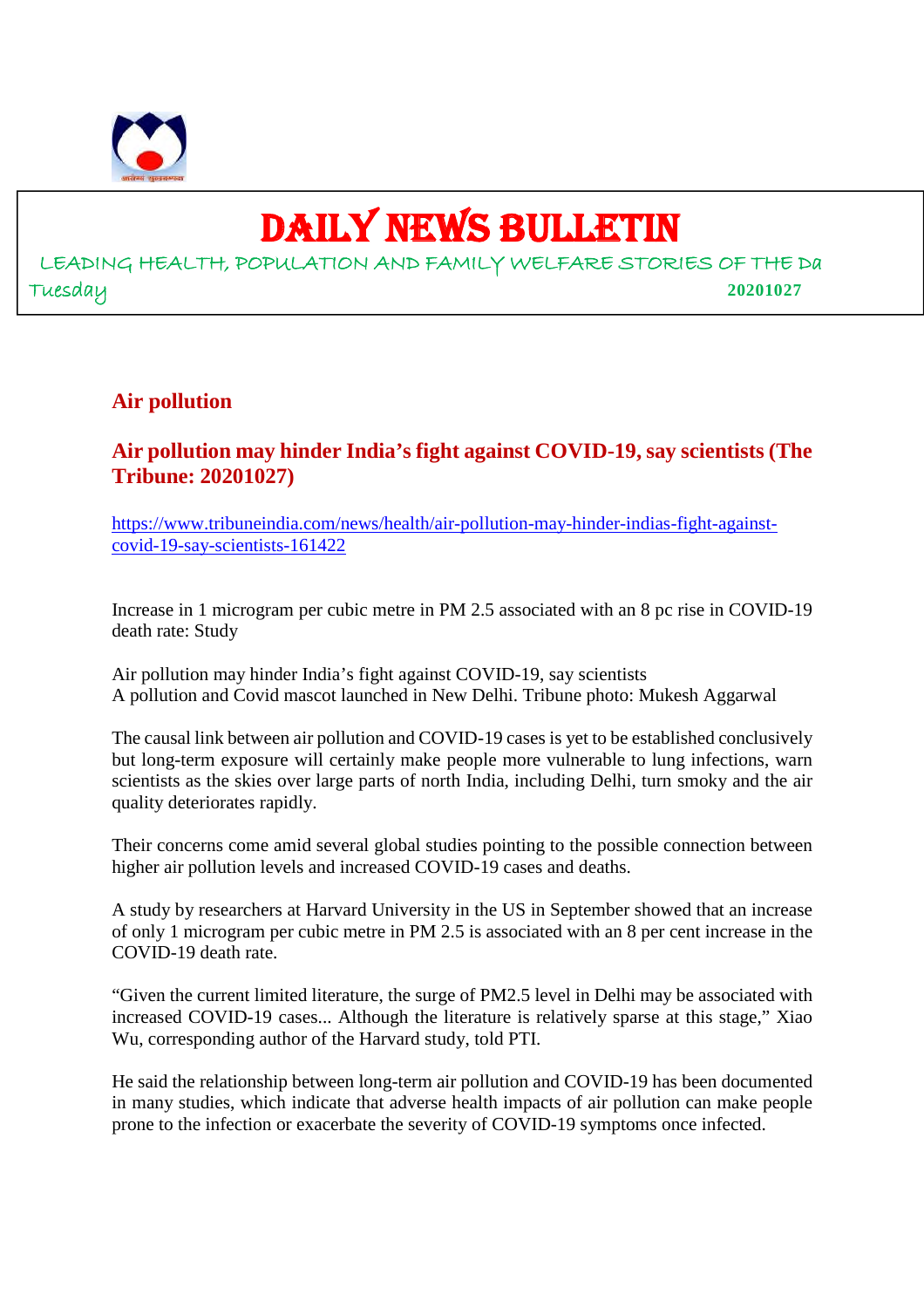This is interesting, especially considering COVID-19 causes viral pneumonia and acute respiratory distress syndrome, and severe inflammation to the heart and circulatory system, the scientist said.

Another study by the University of Cambridge in April found an association between living in an area of England with high levels of air pollution and the severity of COVID-19, caused by the SARS-CoV-2 virus.

"Based on our findings, I would expect to see an association between higher levels of air pollution in India and COVID-19 in the winter, similar with what we found in England," said Marco Travaglio, corresponding author of the Cambridge study.

"If the levels of air pollution have been consistently above the legal limits for several months or years before this coming winter, I would expect to see a relationship between those levels and COVID-19 burden across different parts of India in November and thereafter," Travaglio told PTI.

He noted that a key component of PM2.5 toxicity is its composition which may vary considerably between countries.

"Nonetheless, the WHO legal limits for PM2.5 are currently set at 10  $\mu$ g/m<sup>3</sup> (microgrammes) per cubic metre) annual mean. Levels beyond 500 µg/m³ are extremely high and may have considerable impact on people's health in relation to COVID-19 but also beyond it," said Travalgo.

The level of small particulate matter (PM2.5) levels in Delhi have averaged around 180-340  $\mu$ g/m<sup>3</sup> in the past few weeks while that of bigger pollution particles (PM10) has hovered between 120 and 450 during the time.

Long-term exposure to chronically high PM2.5 levels weakens the ability of the lungs to fend off infections, therefore making people more susceptible to COVID-19, the scientists said.

In addition, studies from Italy have shown that traces of SARS-CoV-2 RNA, the genetic material of the virus, can be found on pollution particles, meaning that increased air pollution may act as a vehicle to increase COVID-19 transmission in highly polluted places.

The air quality in north India is expected to deteriorate further from November to February due to several factors such as stubble burning, festive fireworks and low wind speed conditions which lead to an uptick in vehicular and industrial pollution being trapped in the lower atmosphere.

"In view of this evidence, high levels of PM2.5 in Delhi may lead to a higher number of COVID-19 cases," Travalgo added.

Studies in humans have shown that toxic air particles can penetrate airways and cause widespread infiltration of lung cells.

This chronic state of inflammation may induce or aggravate health conditions such as asthma, chronic obstructive pulmonary disease, cardiovascular diseases and diabetes, experts said.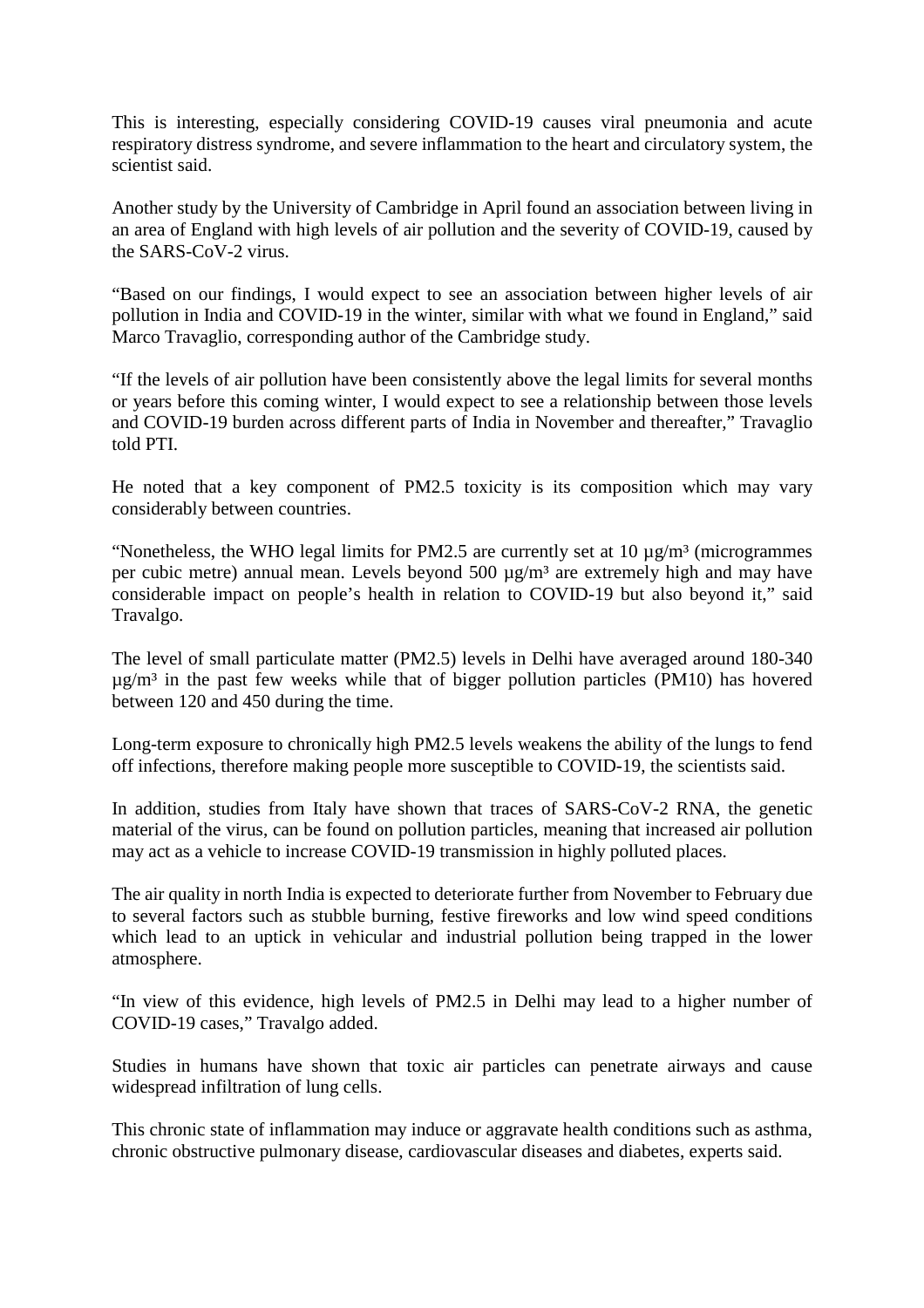Because these conditions have been widely found to be associated with increased risk of contracting COVID-19 or incurring into critical illness, it is likely that air pollution acts as a risk factor to increase the susceptibility to COVID-19.

India has the world's second-highest caseload of over 7.9 million and the third-highest death toll with more than 115,000 from the novel coronavirus.

The National Centre for Disease Control (NCDC) has warned that Delhi is likely to report around 15,000 COVID-19 cases daily in winter because of the prevalence of respiratory illnesses during this season that worsen the symptoms of the disease. On Sunday, the national capital recorded 4,136 fresh COVID-19 cases, the highest single-day spike in 38 days.

D J Christopher, head of pulmonary medicine at the Christian Medical College in Tamil Nadu, noted that the increased severe form of COVID-19 among patients would lead to increased ICU hospitalisations, thereby increasing the burden of the healthcare system.

"The lung is the gateway to the body and takes the first impact from inhaled pollutants. It causes an inflammatory response which damages the lung and makes it more susceptible to infections," Christopher told PTI.

'Let us hope the numbers are not so high. There is a chance of hospital beds getting filled and shortage of ICU beds," he added.

Prof Rajneesh Bhardwaj concurred, saying there is growing scientific evidence that airborne respiratory droplets carrying the virus travel and contaminate the air after an infected person coughs. He added that pollution may help this airborne droplet to remain suspended for a longer time and may increase the spread of COVID-19.

"PM2.5 are finer particles which remain suspended in the air for a long time and hence droplet or viral particles can cling on to these particles to increase the risk. They may increase the number of cases as pollution increases especially with large PM2.5 levels," Bhardwaj, associate professor at the Indian Institute of Technology-Bombay, told PTI.

He said the government should make contingent plans to deal with an expected large number of cases and warned that any healthcare system can be overwhelmed by a larger number of cases.

According to pulmonologist Anurag Agarwal, however, the relation between air pollution and COVID-19 cases is very complex. While in general high air pollution increases risk of respiratory infections, it is difficult to say much more, he said.

"Studies finding more infections and deaths in areas with high pollution have tried to statistically adjust for higher population density in polluted cities. Such adjusted correlations are interesting but do not represent proof," Agarwal, director of the CSIR Institute of Genomics and Integrative Biology, told PTI.

"Nevertheless, it is clear that air pollution is bad for health and COVID-19 is more dangerous in unhealthy people. So the message is clear - we must take steps to reduce air pollution for many reasons," he added. — PTI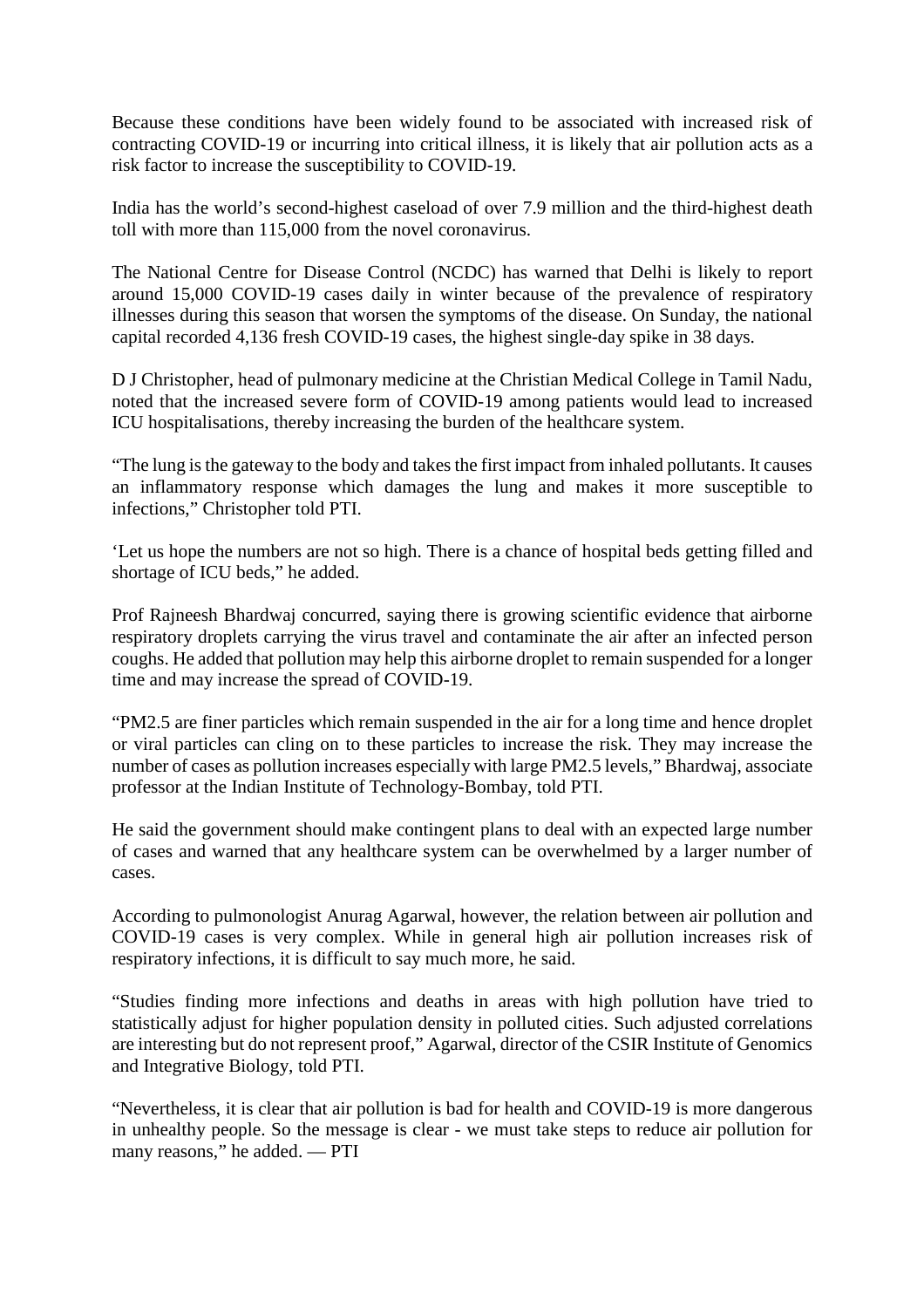#### **COVID-19 transmission**

#### **Ban on public events can bring down COVID-19 transmission rate by 24 per cent: Lancet study R value above 1 indicates a growing outbreak, whereas an R value below 1 indicates a shrinking outbreak (The Tribune: 20201027)**

https://www.tribuneindia.com/news/health/ban-on-public-events-can-bring-down-covid-19 transmission-rate-by-24-per-cent-lancet-study-161419

Ban on public events can bring down COVID-19 transmission rate by 24 per cent: Lancet study Pupils at Martin-Buber-Oberschule secondary school wear protective masks against the spread of the coronavirus disease as school resumes following the autumn holidays in Berlin on October 26, 2020. Reuters

Ban on public events can bring down the COVID-19 reproduction number 'R' number—a key measure of virus transmission—by 24 per cent in less than a month, according to a modelling study published in The Lancet journal.

An R value above 1 indicates a growing outbreak, whereas an R value below 1 indicates a shrinking outbreak.

The research using data from 131 countries suggests that individual measures, including closure of schools and workplaces, ban on public events and gatherings of more than 10 people, requirements to stay at home, and internal movement limits, are associated with a reduction in transmission of SARS-CoV-2.

However, combined measures are more effective at reducing transmission, the researchers said.

"We found that combining different measures showed the greatest effect on reducing the transmission of COVID-19. As we experience a resurgence of the virus, policymakers will need to consider combinations of measures to reduce the R number," said Professor Harish Nair from the University of Edinburgh, UK.

"Our study can inform decisions on which measures to introduce or lift, and when to expect to see their effects, but this will also depend on the local context—the R number at any given time, the local healthcare capacity, and the social and economic impact of measures," Nair said.

When looking at the measures individually, a ban on public events was associated with the greatest reduction in R -- 24 per cent reduction after 28 days—which the researchers suggest may be because they are likely to prevent super spreader events and it was often the first measure to be introduced in countries.

The measures most strongly associated with an increase in R were lifting bans on gatherings of more than ten people and re-opening of schools, according to the researchers.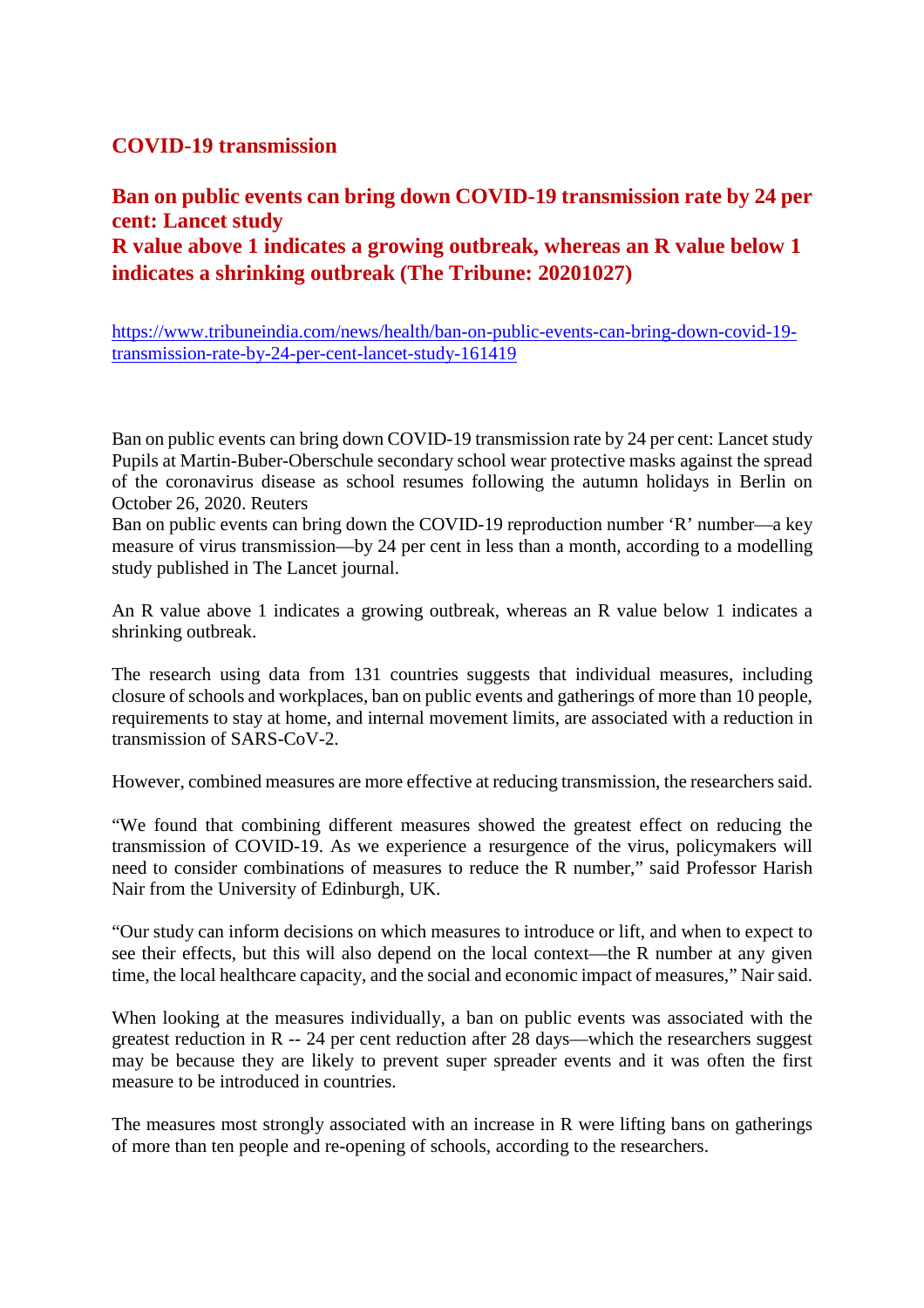Although reopening schools was associated with a 24 per cent increase in the R by day 28, the researchers caution that they were unable to account for different precautions some countries implemented for reopening schools, for example limiting class sizes, distancing measure, routine deep cleaning, personal handwashing, face masks, and thermal temperature checks on arrival.

They said these are essential for safer school reopening and should be taken into account when interpreting this finding.

"We found an increase in R after reopening schools but is not clear whether the increase is attributable to specific age groups, where there may be substantial differences in adherence to social distancing measures within and outside classrooms," Nair added.

"Furthermore, more data are needed to understand the specific role of schools in increased SARS-CoV-2 transmission through robust contact tracing," he said.

The study, however, does not account for other potentially influential factors that have an impact on R—including, among other things, compliance with the interventions, changes in population behaviour, sub-national differences in R, or the effects of contact tracing and isolation – all of which vary by context.

Using the R number as a proxy for transmission also has limitations, as it is difficult to estimate accurately, particularly when prevalence is low, the researchers said.

In this modelling study, data on daily country-level estimates of R were linked with data on what measures those countries had in place from January 1, 2020 to July 20, 2020.

The timeline of each country was divided into individual phases when all measures remained the same in that country.

The analysis included 790 phases from 131 countries and the authors used a model to measure the association between which measures were in place and changes in the R. — PTI

#### **AI can predict students' educational outcomes based on tweets A team of Russian researchers has used AI-based models to predict high academic achievers from lower ones (The Tribune: 20201027)**

https://www.tribuneindia.com/news/health/ai-can-predict-students-educational-outcomesbased-on-tweets-161391

AI can predict students' educational outcomes based on tweets A team of Russian researchers has used AI-based models to predict high academic achievers from lower ones. Reuters

Dear parents, please note. You may not need to ask teachers how your kid is performing in studies as his or her tweets will be enough to gauge whether he or she will make it big in the future or not, thanks to Artificial Intelligence (AI).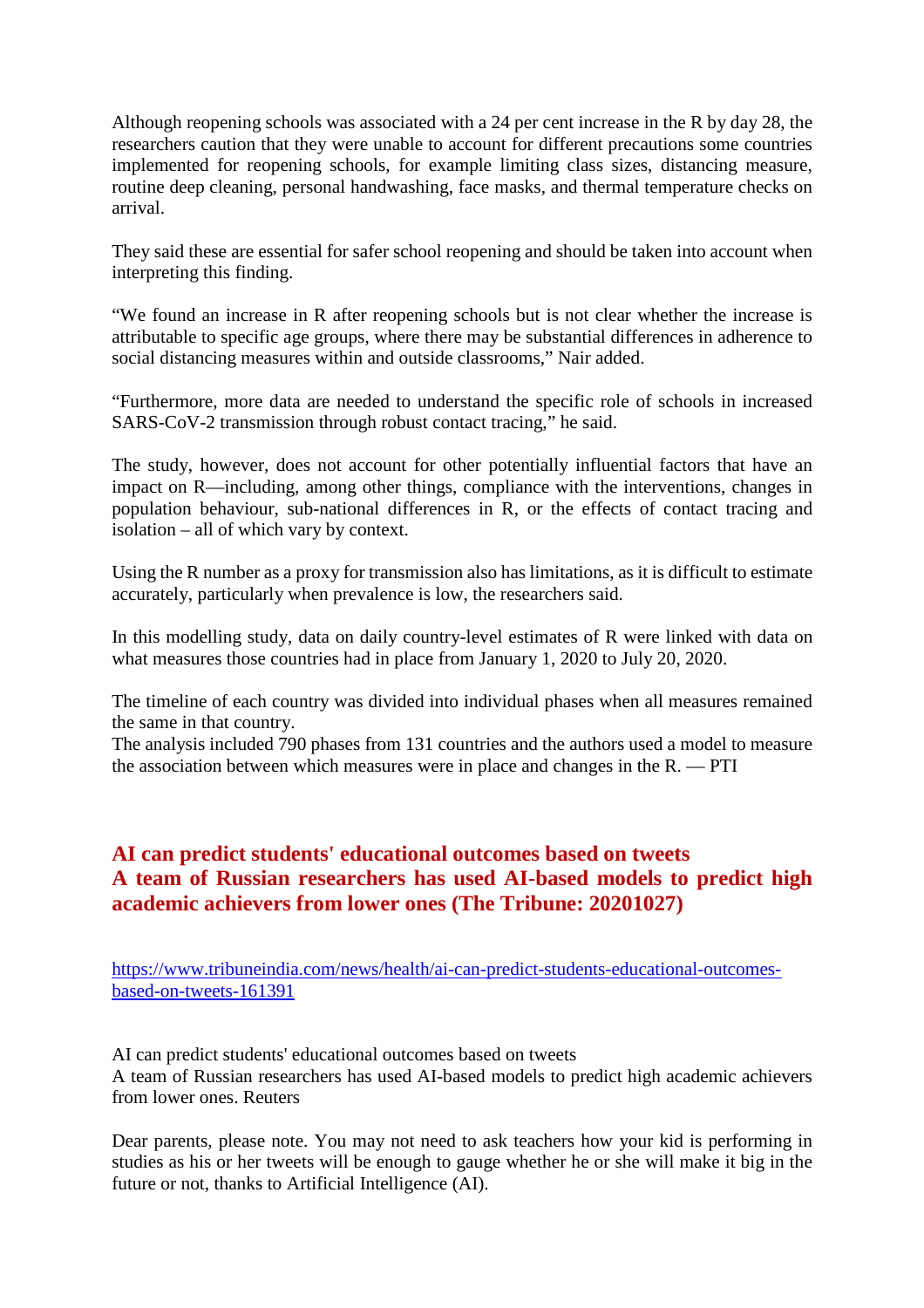A team of Russian researchers has used AI-based models to predict high academic achievers from lower ones based on their social media posts.

The prediction model uses a mathematical textual analysis that registers users' vocabulary (its range and the semantic fields from which concepts are taken), characters and symbols, post length and word length.

Every word has its own rating (a kind of IQ).

Scientific and cultural topics, English words, and words and posts that are longer in length rank highly and serve as indicators of good academic performance.

An abundance of emojis, words or whole phrases written in capital letters, and vocabulary related to horoscopes, driving and military service indicate lower grades in school.

"At the same time, posts can be quite short -- even tweets are quite informative," said Ivan Smirnov, leading research fellow at the Institute of Education of Higher School of Economics University in Moscow.

The study traces the career paths of 4,400 students in 42 Russian regions.

"Since this kind of data, in combination with digital traces, is difficult to obtain, it is almost never used," Smirnov said.

This kind of dataset allows you to develop a reliable model that can be applied to other settings.

"And the results can be extrapolated to all other students -- high school students and middle school students," Smirnov said in a paper published in the journal EPJ Data Science.

The researchers said that it is important that the model worked successfully on datasets of different social media sites, such as VK (a Russian online social media and social networking service) and Twitter, thereby proving that it can be effective in different contexts.

In addition, the model can be used to predict very different characteristics, from student academic performance to income or depression.

The study data included data about the students' VK accounts (3,483 students consented to provide this information).

In the study, unsupervised machine learning with word vector representations was performed on VK post corpus (totalling 1.9 billion words, with 2.5 million unique words).

It was then combined with a simpler supervised machine learning model that was trained in individual positions and taught to predict PISA (Programme for International Students Assessment) scores.

Posts from publicly viewable VK pages were used as a training sample -- this included a total of 130,575 posts from 2,468 subjects who took the PISA test.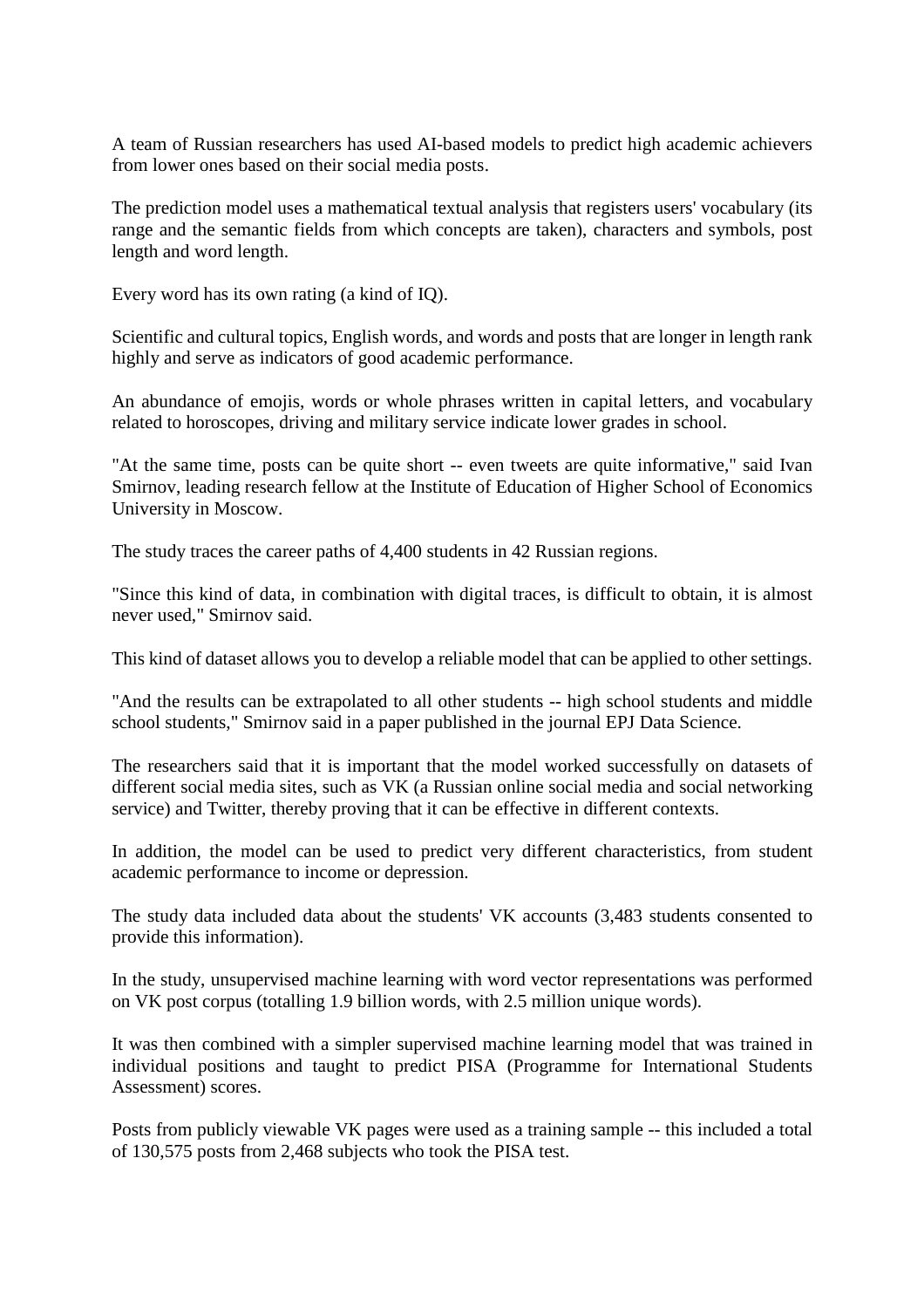The test allowed the researcher to assess a student's academic aptitude as well as their ability to apply their knowledge in practice, the authors wrote.

#### **Breast cancer**

#### **Indian, Pakistani women diagnosed with more aggressive breast cancer at younger age: Study Research also has shown poor mammogram screening rates in Indian and Pakistani women (The Tribune: 20201027)**

https://www.tribuneindia.com/news/health/indian-pakistani-women-diagnosed-with-moreaggressive-breast-cancer-at-younger-age-study-161390

Indian, Pakistani women diagnosed with more aggressive breast cancer at younger age: Study Research also has shown poor mammogram screening rates in Indian and Pakistani women Image: Thinkstock

Indian and Pakistani women are diagnosed with breast cancer, including more aggressive forms, at a younger age, according to a study that provides an insight into understanding the risk factors influencing the disease.

The study, published in the International Journal of Cancer, examined the characteristics of breast cancer among Indian and Pakistani-American and non-Hispanic white women in the US using data from the National Cancer Institute's Surveillance, Epidemiology and End Results Program.

Both, Indian and Pakistani women are diagnosed with more aggressive forms of the disease, at a younger age, according to the researchers.

The researchers, who are part of the Rutgers School of Public Health and Rutgers Cancer Institute of New Jersey, reviewed incidence data among Indian and Pakistani women between 1990 and 2014.

"Our results provide an insight into breast cancer in Indian and Pakistani women, suggesting several hypotheses to guide future scientific studies to better understand the risk factors influencing disease aetiology and prognosis," said Jaya M Satagopan, lead author and director of the Center for South Asian Quantitative Health and Education at the Rutgers School of Public Health.

South Asians are the fastest-growing major ethnic group in the United States with breast cancer rates increasing within the population, but little is known about the disease in this socioculturally unique population, according to the study.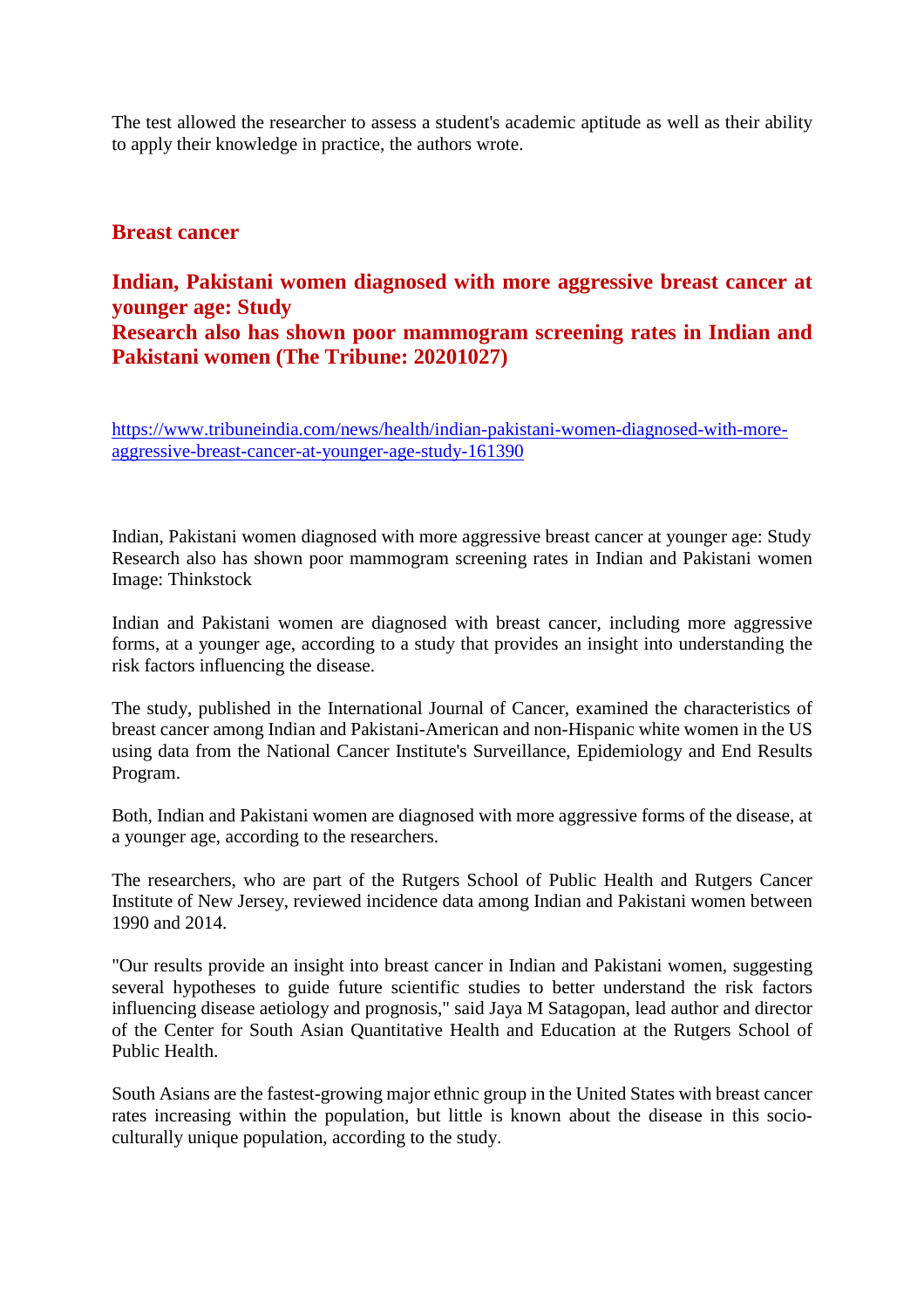The researchers also reviewed the disease characteristics, treatment and survival data between 2000 and 2016 for 4,900 Indian and Pakistani women and 482,250 non-Hispanic white women with breast cancer.

They found that the occurrence of breast cancer in Indian and Pakistani women was lower than in non-Hispanic white women, however, the number of Indian and Pakistani women diagnosed with breast cancer increased over the years.

Indian and Pakistani women with breast cancer were more likely to be diagnosed at a younger age and more advanced stages of the disease. Besides, they received more subcutaneous or total mastectomies than non-Hispanic white women, it said.

While the researchers found that Indian and Pakistani women were less likely to die of breast cancer than their non-Hispanic white counterparts, their health was tracked for a shorter time.

Prior cancer research has shown that fewer Indian and Pakistani women participate in scientific studies and that several socio-cultural factors may delay their seeking health care.

Research also has shown poor mammogram screening rates in Indian and Pakistani women, which is linked to a lack of family support, lack of transportation, modesty, fear, beliefs that cancer is divine punishment for past deeds, having lived in the United States for less than 10 years, low English proficiency and a lack of faith in the health system.

"Our study indicated that there are important differences in this population that justify further studies to better understand biological, sociocultural, and system-level factors such as interactions with the health system, affecting breast cancer screening patterns, diagnosis, risk and survival among South Asian women, given the paucity of literature on this topic," said the study's senior author Elisa V Bandera, co-leader of the Cancer Prevention and Control Research Program at Rutgers Cancer Institute of New Jersey and professor at Rutgers Robert Wood Johnson Medical School.

The study recommends identifying strategies to better engage Indian and Pakistani women in breast cancer studies and to improve interactions between health care providers and Indian and Pakistani women to identify socio-cultural factors associated with screening decisions and health care use in this population.

"As the South Asian population in the United States — and especially in New Jersey — grows, it is imperative that we work to promote health equity in cancer prevention, screening, early diagnosis and treatment through community engagement and a team science approach," said Anita Kinney, director of the Center for Cancer Health Equity at Rutgers School of Public Health and Rutgers Cancer Institute of New Jersey and professor at the Rutgers School of Public Health, who is also one of the study's authors. PTI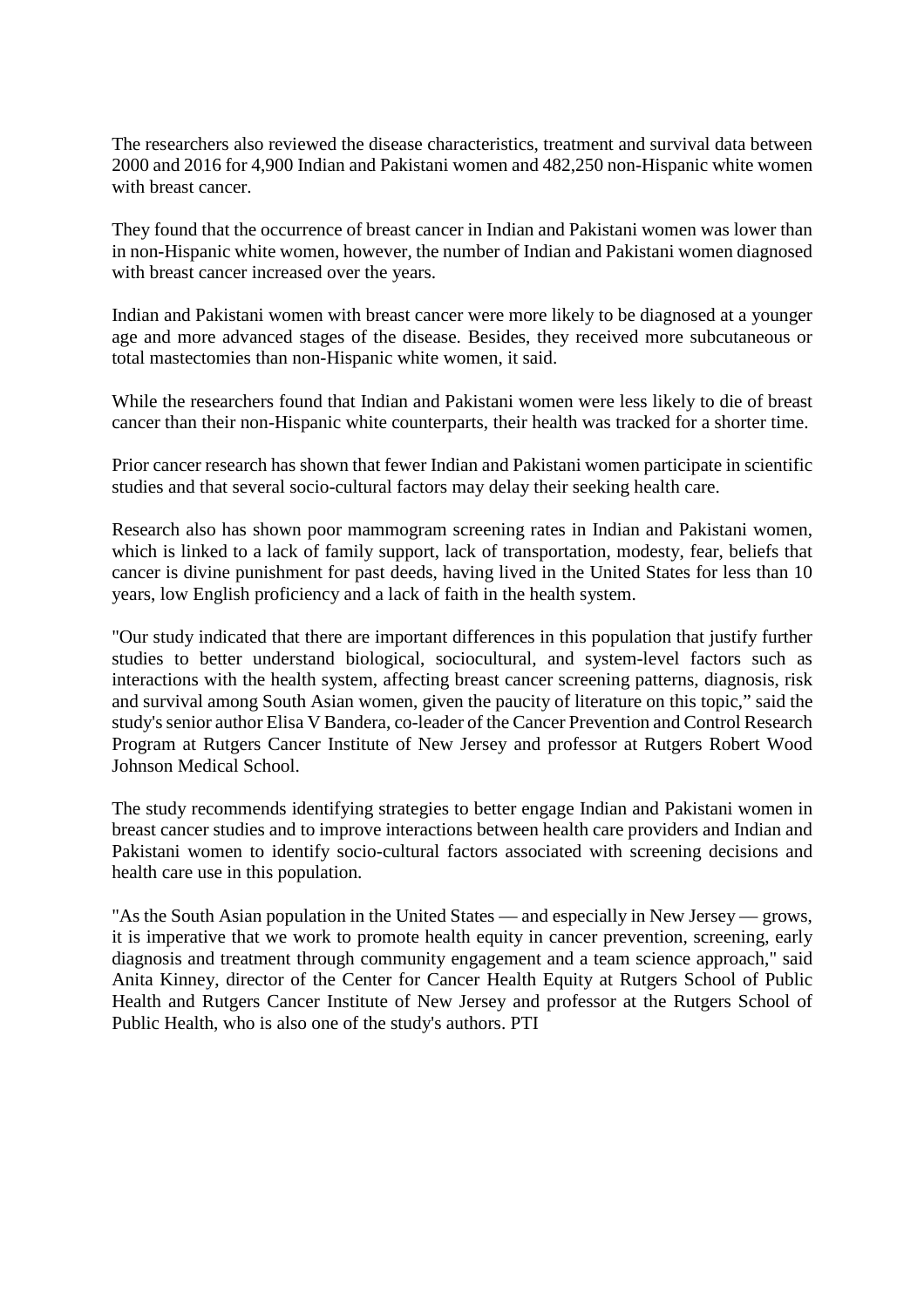#### **India's COVID-19 fatality rate**

**India's COVID-19 fatality rate at 1.50 pc, lowest since Mar 22: Health ministry There are 14 states and Union Territories including Rajasthan, Jharkhand, Andhra Pradesh, Telangana, Bihar, Odisha, Assam and Kerala where the Case Fatality Ratio (CFR) is lower than 1 per cent.(The Tribune: 20201027)**

https://www.tribuneindia.com/news/health/indias-covid-19-fatality-rate-at-1-50-pc-lowestsince-mar-22-health-ministry-161389

India's COVID-19 fatality rate at 1.50 pc, lowest since Mar 22: Health ministry Less than 500 deaths (480) have been reported in a span of 24 hours in the country, according to the data updated at 8 am on Monday. PTI photo.

India's COVID-19 fatality rate has dropped to 1.50 per cent, the lowest since March 22, the Union Health Ministry said on Monday crediting the focused efforts of the Centre, states and UTs on effective clinical management of hospitalised cases.

There are 14 states and Union Territories including Rajasthan, Jharkhand, Andhra Pradesh, Telangana, Bihar, Odisha, Assam and Kerala where the Case Fatality Ratio (CFR) is lower than 1 per cent, the ministry said.

With an effective containment strategy, aggressive testing and standardised clinical management protocols based on a holistic standard of care protocol across government and private hospitals, the number of new deaths has significantly dipped, it said.

Less than 500 deaths (480) have been reported in a span of 24 hours in the country, according to the data updated at 8 am on Monday.

"India has one of the lowest fatality rates in the world. The case fatality rate is lowest since March 22 and is continuously declining," the ministry said as it underlined that the case fatality rate was 3.23 per cent on May 4.

As part of the COVID-19 management and response policy, the Centre has had a sharp focus on not only containing the spread of the disease but to reduce deaths and save lives by providing quality clinical care to critical and severe patients, the ministry said.

Collaborative efforts of the Centre, states, and union territories have resulted in the strengthening of the health facilities across the country. Presently, 2,218 dedicated COVID hospitals are providing quality medical care, it said.

As part of a unique initiative to build the capacities of ICU doctors in the clinical management of critical patients towards reducing fatalities, e-ICU has been started by AIIMS, New Delhi, it said.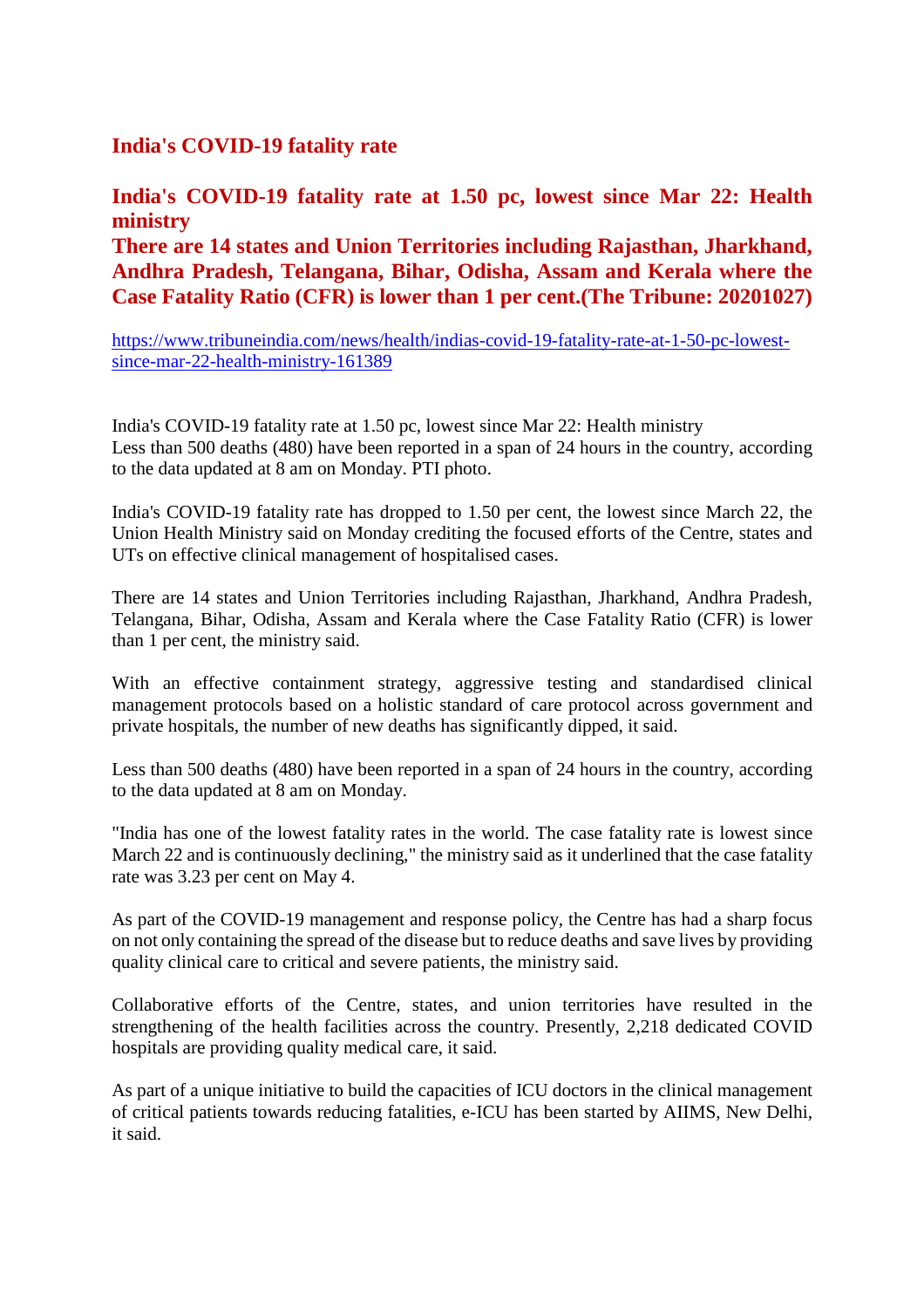Twice a week, on Tuesdays and Fridays, tele/video-consultation sessions are held by knowledge and domain experts for doctors manning the ICUs in the state hospitals. These sessions started from July 8. Till date, 25 tele-sessions have been held, and 393 institutions across 34 states and UTs have participated in them.

Also, many states have conducted population surveys to map and identify the vulnerable population like the elderly, pregnant women and those with comorbidities. This, with the help of technological solutions like mobile apps has ensured keeping the high-risk population under continuous observation, thus aiding early identification, timely clinical treatment and reducing fatalities.

At the ground level, frontline health workers like ASHAs and ANMs have done a commendable job of managing the migrant population and to enhance awareness at the community level, the ministry said.

"As a result, there are 14 states and UTs with CFR lower than 1 per cent," the ministry underscored.

The ministry said that 59,105 new recoveries were added in a span of 24 hours as against 45,148 new infections being reported during the same period. The total number of recoveries have crossed 71 lakh (71,37,228). A higher number of single day recoveries is also reflected in the continuous increase in the national recovery rate, which is 90.23 per cent at present, the ministry highlighted.

"India continues to report a trend of steadily decreasing active cases. Presently the active cases comprise merely 8.26 pc of the total caseload of the country standing at 6,53,717. This is the lowest since August 13 when the active cases were 6,53,622," the ministry said.

Seventy-eight per cent of the new recovered cases are observed to be concentrated in 10 states and a UT -- Karnataka, Kerala, Maharashtra, Tamil Nadu, West Bengal, Delhi, Andhra Pradesh, Assam, Uttar Pradesh and Rajasthan.

Karnataka has contributed the maximum to the single-day recoveries with more than 10,000 cases followed by Kerala with more than 7,000 cases.

A total 45,148 new coronavirus infections were registered in a day in the country on Monday which is "the lowest since July 22 when 37,000 new cases were added", the ministry said.

Eighty-two per cent of the new cases are from 10 states and a UT -- Kerala, Maharashtra, Karnataka, Delhi, West Bengal, Andhra Pradesh, Tamil Nadu, Uttar Pradesh, Rajasthan and Odisha. Kerala and Maharashtra contributed the maximum to the new confirmed cases with more than 6,000 cases each followed by Karnataka, Delhi and West Bengal with more than 4,000 cases, the ministry said.

Also, 480 case fatalities have been reported in 24 hours. Of these, nearly 80 per cent are concentrated in 10 states and a UT -- Maharashtra, West Bengal, Delhi, Karnataka, Tamil Nadu, Uttar Pradesh, Kerala, Chhattisgarh, Andhra Pradesh and Odisha.

More than 23 per cent of the new fatalities were reported from Maharashtra (112 deaths). India's COVID-19 caseload mounted to 79,09,959 with 45,148 new infections being reported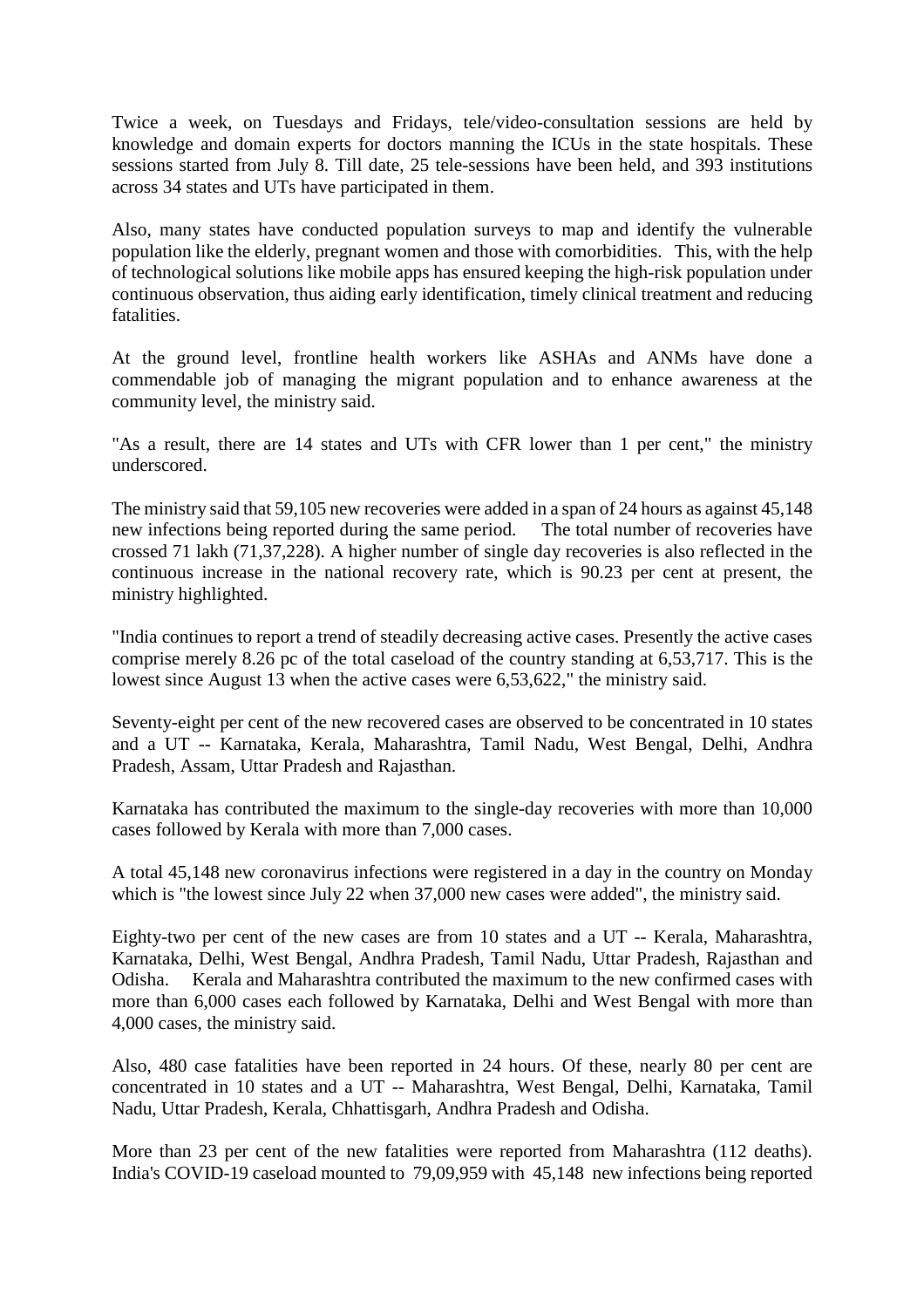in a day, while the death toll climbed to 1,19,014 with 480 new fatalities, the data updated at 8 am on Monday showed. PTI

#### **Oxford COVID-19 vaccine**

#### **Oxford COVID-19 vaccine trials produce robust immune response in elderly, reports Financial Times. (The Tribune: 20201027)**

https://www.tribuneindia.com/news/health/oxford-covid-19-vaccine-trials-produce-robustimmune-response-in-elderly-reports-financial-times-161354

The findings echo data released in July which showed the vaccine generated 'robust immune responses' in a group of healthy adults aged between 18 and 55

Oxford COVID-19 vaccine trials produce robust immune response in elderly, reports Financial

The COVID-19 vaccine being developed by the University of Oxford and AstraZeneca Plc produces a robust immune response in elderly people, the group at highest risk, the Financial Times has said on Monday, citing early results.

The vaccine triggers protective antibodies and T-cells in older age groups, the Financial Times said, citing two people familiar with the finding, encouraging researchers as they seek evidence that it will spare those in later life from serious illness or death from the virus.

Details of the finding are expected to be published shortly in a clinical journal, the Financial Times said, without naming the publication.

The findings echo data released in July, which showed the vaccine generated "robust immune responses" in a group of healthy adults aged between 18 and 55, the newspaper reported, citing people aware of the results from so-called immunogenicity blood tests.

But the Financial Times cautioned that positive immunogenicity tests did not guarantee that the vaccine would ultimately prove safe and effective in older people.

AstraZeneca, which is developing the vaccine with Oxford University researchers, is seen as a frontrunner in the race to produce a vaccine to protect against COVID-19.

Oxford and AstraZeneca did not immediately respond to Reuters' request for comments.

One of the world's leading coronavirus vaccine candidates, called AZD1222 or ChAdOx1 nCoV-19, was developed by Oxford University scientists and licensed to AstraZeneca in April, which took on the task of scaling trials and production.

AstraZeneca resumed the US trial of the experimental vaccine after approval by US regulators, the company said on Friday.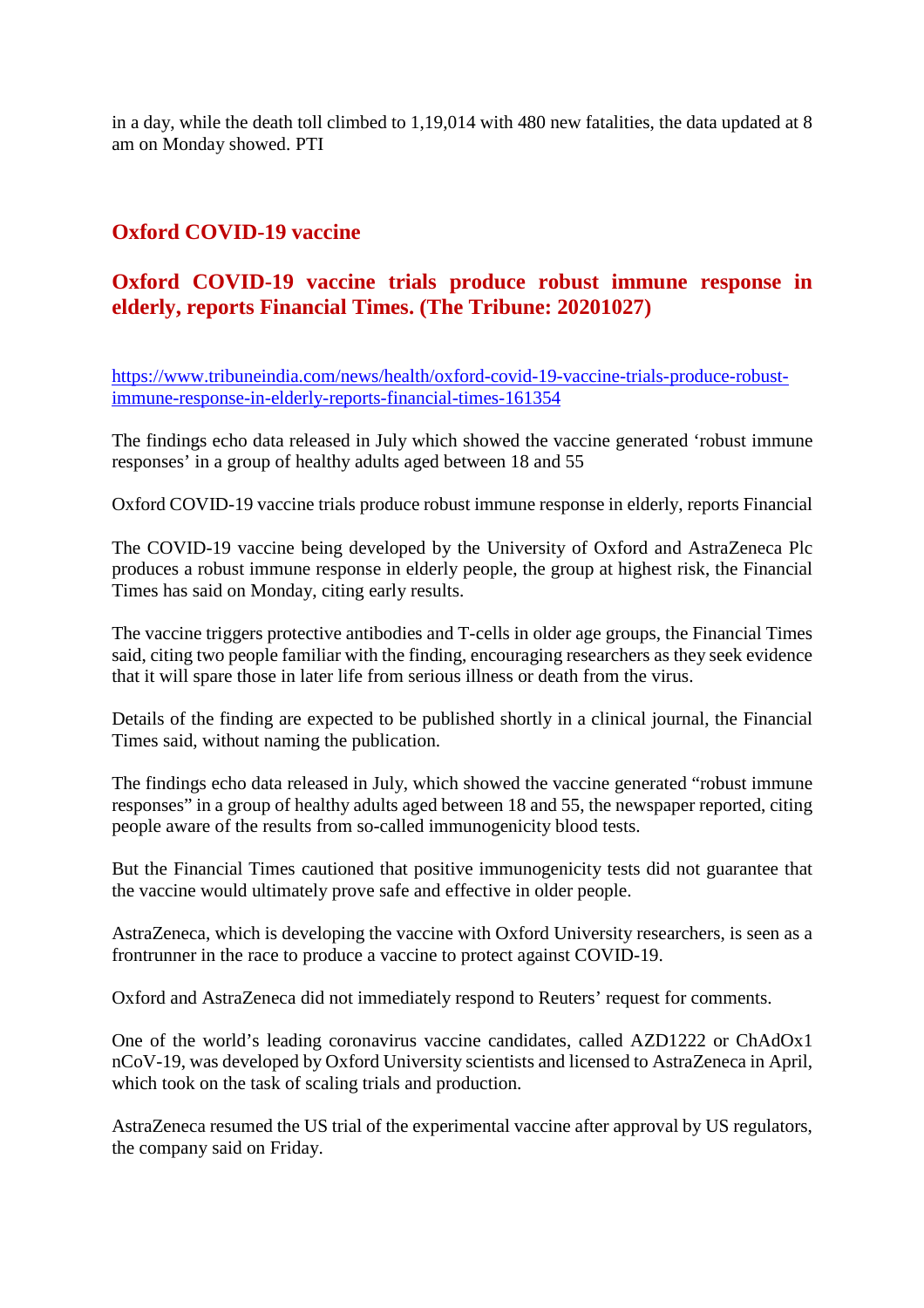It is a viral vector vaccine that uses a weakened version of a chimpanzee common cold virus that encodes instructions for making proteins from the novel coronavirus to build immunity against COVID-19. Reuters

#### **Coronavirus disease (Covid-19)**

#### **Why Delhi needs to ramp up testing again (Hindustan Times: (The Tribune: 20201027)**

https://epaper.hindustantimes.com/Home/ArticleView

After appearing to drop for a second time, new infections of the coronavirus disease (Covid-19) in Delhi have started rising again over the past two weeks. This spike in cases has come hand-in-hand with a steady rise in the positivity rate, suggesting that the outbreak may be expanding again. A rising positivity rate typically suggests that a region is testing inadequately. The positivity rate should drop to 5% or below if the testing programme is adequate and is keeping the outbreak in control, according to the World Health Organization. That is why testing enough, and using the right kind of tests, is the key to Delhi being able to control the outbreak in the next few weeks.

#### **Air pollutionSupreme**

#### **Central law in works to curb air pollutionSupreme Court puts on hold order to appoint one-man panel to check stubble burning (The Tribune: 20201027)**

https://epaper.hindustantimes.com/Home/ArticleView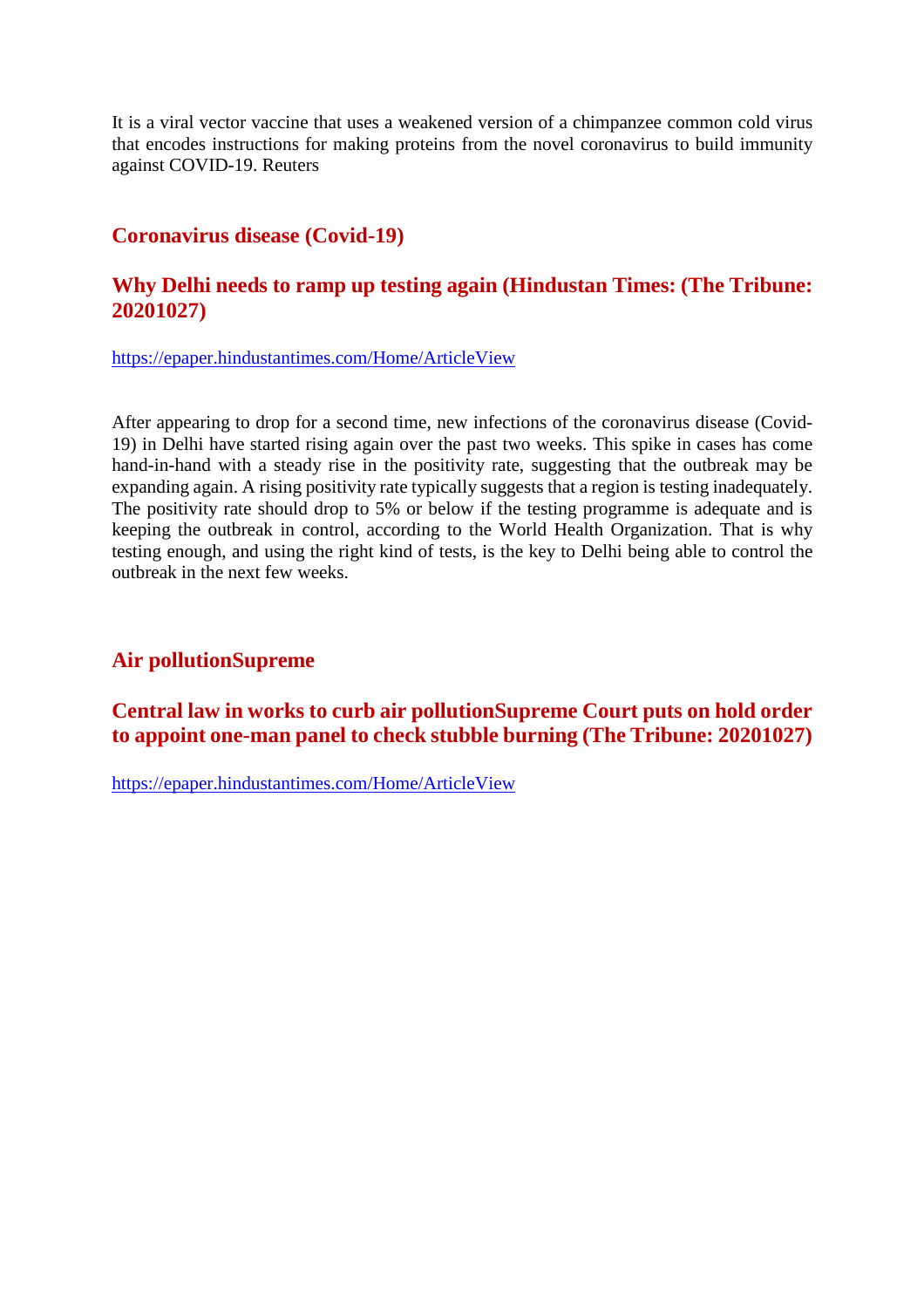

The Union government will bring in a new law for a permanent authority to oversee matters relating to air pollution in the National Capital Region (NCR), the Centre told the Supreme Court on Monday, prompting the judges to suspend an order that authorised former top court judge Madan Lokur to tackle the issue.

Solicitor general Tushar Mehta said the new authority will have a statutory role and have members from all states that contribute to the pollution problem in NCR, assuring the bench that a draft of the law will be shared in four days.

"The Centre has taken a holistic view of the matter and found that several ad hoc measures taken in the past have not achieved any results. Now a comprehensive law is being planned with a permanent body having participation of neighbouring states," he said.

The submission came on a day when farm fires in Punjab and Haryana hit a new peak and the Capital's air quality index (AQI) continued to linger in the "very poor" category for the fourth consecutive day, threatening to plunge into the "severe" zone as it has inevitably done at this time of the year for every year since 2016.

Mehta indicated the new law is likely to be brought in as an ordinance and, while he did not give more details, a top environment ministry official told HT it will focus on the Delhi-NCR region.

"I will not share any details of the law or what penalties are involved but this is a comprehensive law focused only on the Delhi-NCR region to curb the air pollution menace here from various sources. It is not an amendment of existing laws," said RP Gupta, secretary, environment ministry.

The solicitor general also repeated a request for the top court to suspend an October 16 order designating retired justice Lokur to oversee the farm fire problem, claiming there could be points of conflict between the new authority and the former judge's single-member panel.

Farmland fires contribute heavily to the annual air pollution crisis. Smoke from smouldering paddy fields, which are set alight as a way to prepare for sowing the next crop, rises up and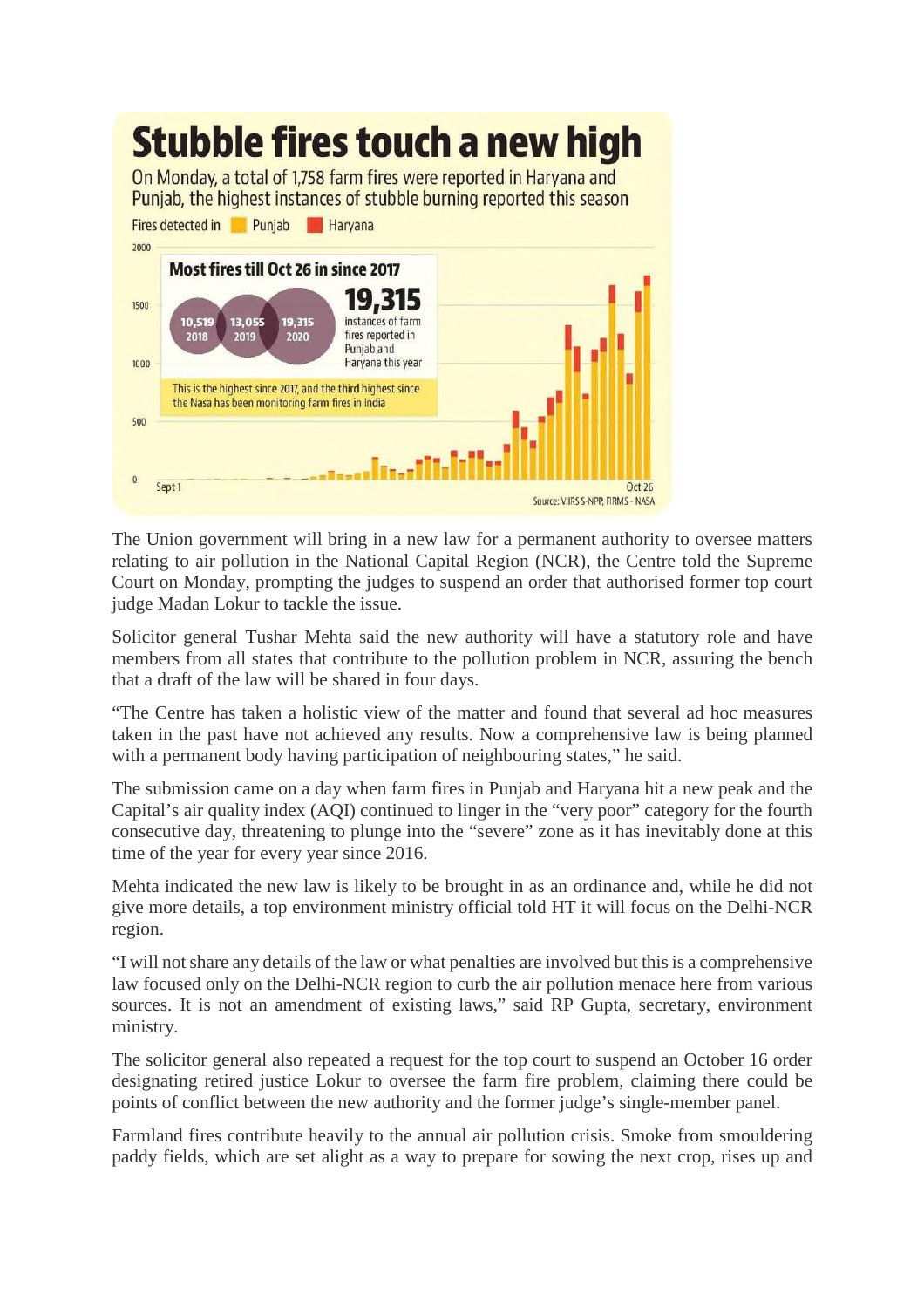settles over much of north and northwest India. Coupled with local emissions and dust, it has in recent years turned cities into what the Supreme Court once described as gas chambers.

The top court accepted the Centre's request till the next date of hearing. "People are choking in this city. This is something that the government should have curbed and not a matter to be decided in a public interest litigation (PIL). We will welcome your decision if it is appropriate," said chief justice SA Bobde, who headed a bench that also comprised AS Bopanna and V Ramasubramanian.

Senior advocate Harish Salve, who has been assisting the SC on environment-related issues, supported the Centre's stand. "Attempts made by the Court in the past are not working out. Union government may require to write to states to take effective steps [to curb stubble] burning]," Salve said.The lawyer of the petitioner whose plea triggered the hearing had opposed the decision to put the October 16 order "in abeyance". "For this year, justice Lokur Committee should continue. The law can be made operational from next year. On Thursday, the stubble burning cases in the MC Mehta case are listed. By then, justice Lokur's report will also be ready," said Vikas Singh. The October 16 order required the Lokur Committee to submit periodic reports. It was Singh who had suggested appointing an expert committee led by justice Lokur, who has past experience in hearing matters related to stubble burning and Delhi's pollution.

Experts said that while the Union government has the constitutional right to bring in a law since environment is a central subject, its implementation will need focus. "Though I have not seen the draft and heard only what solicitor general said in the Supreme Court, I believe such a law could be binding on state governments. But orders by the authority to be created under the law would have to be implemented by the state government. In the past, we have seen statutory orders under the Air Act by CPCB were also not implemented by state governments. So, the question would remain that what action Centre can take if the state fails to follow the directions," said Vijay Panjwani, former counsel for Central Pollution Control Board (CPCB), in the Supreme Court.

Environmental lawyer Ritwick Dutta too said the focus should be on enforcing existing mechanisms instead of creating new ones. "Air pollution has been an issue for a fairly long time. Why do you need an ordinance now? The Centre has powers to issue directions under Section 5 of the environment protection act. Why is this coming in the pre-pollution season? It's a distraction as drafting a law will take time," he said. Dutta added that the new law will also create multiple authorities.

A third expert said the new law and the mechanism will need to look beyond NCR. "What we need is legal compliance and deterrence strategy for the entire country. The Graded Response Action Plan and the comprehensive action plan are both notified under the environment protection act. There is no dearth of power under the law. The question is of adherence," said Anumita Roy Chowdhury, executive director, Centre for Science and Environment.

#### **Covid-19: What you need to know today (The Tribune: 20201027)**

https://epaper.hindustantimes.com/Home/ArticleView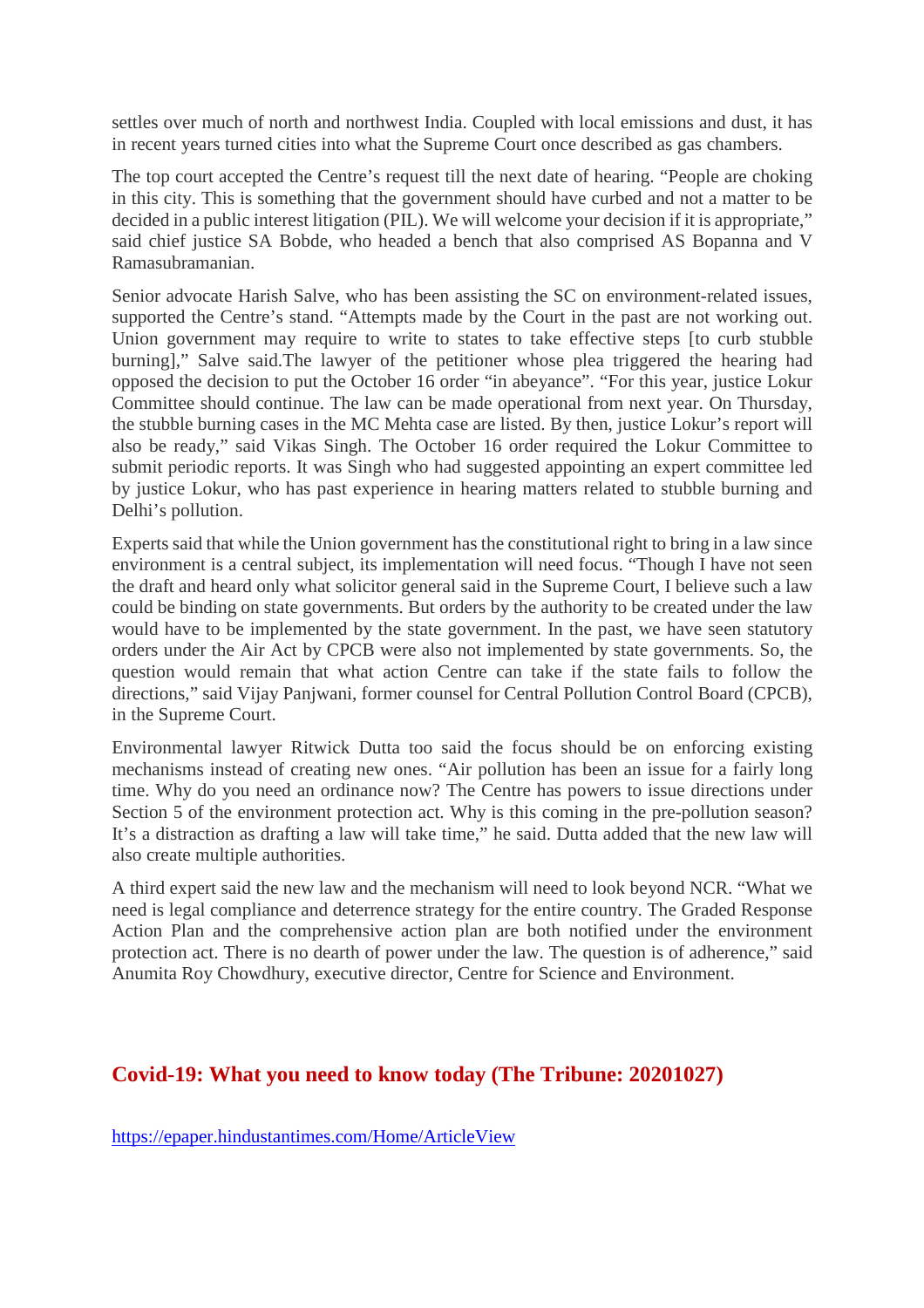I skipped four instalments of this column because I decided to take a short break — part birding trip, part R&R, but all safe, masked, and socially distanced. It involved driving through rural and semi-urban Uttar Pradesh, where no one appears to be wearing masks (and there is no social distancing), and Uttarakhand, where most people sport them, and there is some adherence to social distancing norms.

That India's largest state has managed to keep its Covid-19 numbers where they are (470,270 cases till the evening of October 25; 6,882 deaths; a mere 2,032 cases on October 25 itself; and only 27,317 active cases) despite a dependence on rapid antigen tests (which are unreliable) and lax enforcement of both mask discipline and social distancing is truly impressive — and also surprising.

Uttarakhand, at least the part I went to, wasn't crowded. The state insists that all inbound tourists register themselves, and there was a check at the point of entry to ensure this. A test isn't required, although I did take a reverse transcription polymerase chain reaction (RT-PCR) one a few days before I travelled (it was negative). According to the HT dashboard (which is also the source of the Uttar Pradesh numbers), Uttarakhand saw 221 cases on October 25, has seen 60,376 in all, and has had 993 deaths. That means it has fewer than 5,000 active cases.

To digress, it felt good to get out of Delhi after nearly eight months. I think, when this is all over (which must be one of the most commonly used phrases these days), it will take me some time to get used to not wearing masks; it felt strange to walk even on jungle trails without a mask despite there being no one else around.

The sense of normalcy in both Uttar Pradesh and Uttarakhand isn't surprising given their current caseloads. India itself has just around 650,000 active cases at this point. And on Sunday, India registered a mere 46,011 cases, half the number of cases it was registering per day in the third week of September. The last time it registered such numbers was in late July. As Dispatch 176 on October 7 first pointed out, the first wave of the coronavirus disease in India is over. It lasted roughly seven months.

There's no telling how long the lull will last, and how low the daily case numbers could go. Yet, based on what's happening in Europe — Dispatch 155, on September 11, referred to the emergence of the second wave in Europe that is now raging through that continent — and the US (the same column mentioned the likelihood of a third wave in the US), the respite will likely be temporary. And based on the trajectory of the second and third waves in the US and the second in Europe, there is a high probability that the intensity of the second wave in India will be stronger than the first. The second wave in Europe is following the same trend seen in the second wave in the US: it is leading to fewer deaths, and it will be interesting to see if the number of deaths in the ongoing third wave in the US is lower even than that seen in the second. Still, lower deaths haven't meant fewer hospitalisations. Hospitals in many European countries have been overwhelmed by the sheer number of people needing treatment for Covid-19, and the same thing is beginning to happen in several US states.

Part of the reason for the higher intensity of subsequent waves of the coronavirus disease is obvious — they coincide with progressive easing of restrictions on movement and activities, often encouraging people, usually the young, to indulge in irresponsible behaviour. In many European countries, the median age of people infected in the second wave is lower than that in the first.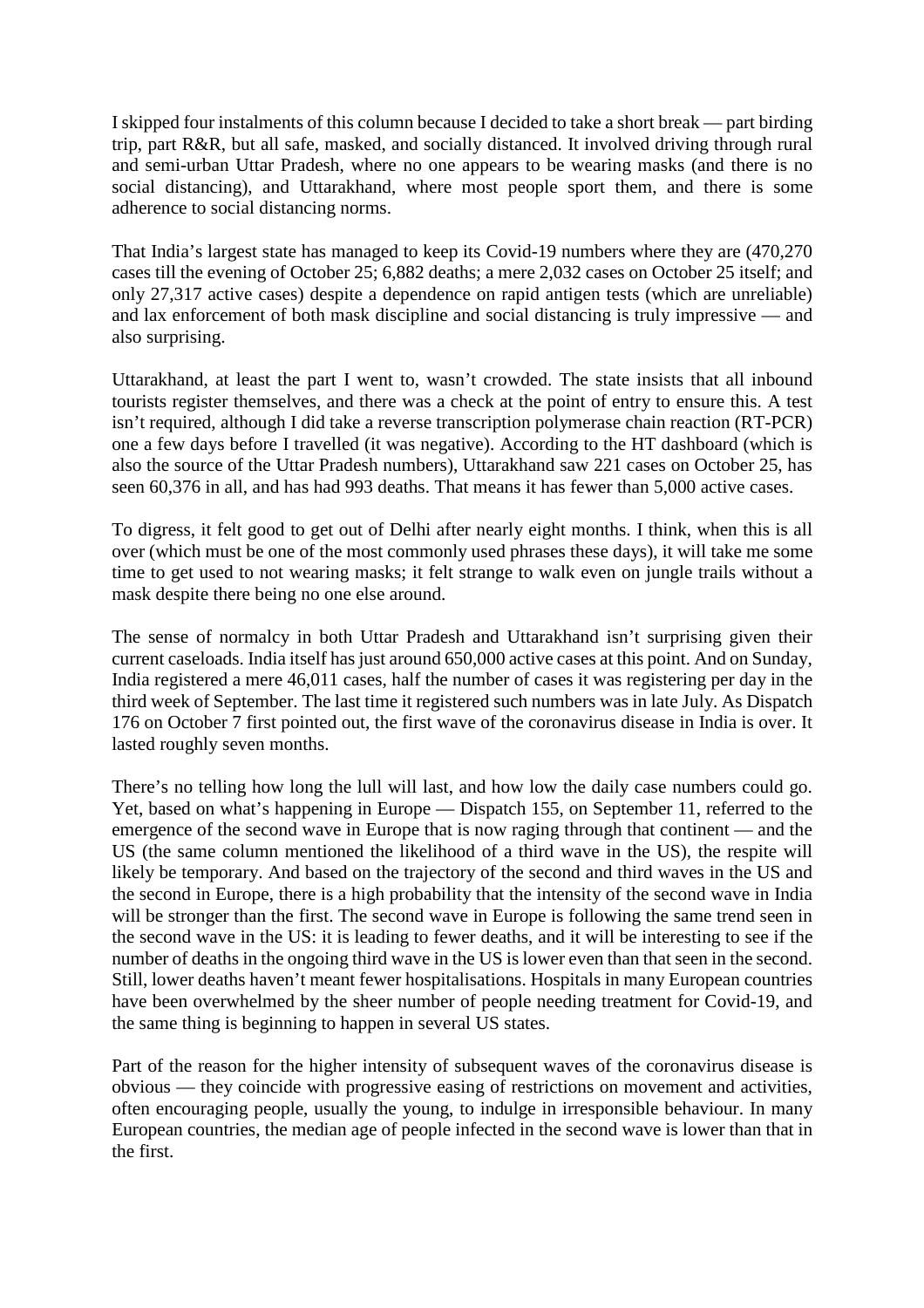The result isn't just a spike in infection numbers but severe illnesses, and may be even deaths in vulnerable populations. Research by Paraic Kenny of the Gundersen Medical Foundation, Wisconsin, and others, published on pre-print server medRxiv and reported in Nature, shows a strong correlation between the reopening of in-person education in colleges in one of the state's counties and an increase in coronavirus disease infections, with one of the strains (the researchers carried out a genomic investigation) spreading to old-age homes where it infected eight and killed two.

#### **Immune system**

#### **Study shows how exercise stalls cancer growth through immune system (The Tribune: 20201027)**

#### https://www.newkerala.com/news/2020/188243.htm

A recent study suggested that people with cancer who exercise generally have a better prognosis than inactive patients. Now, scientists explain 'Why?'

The study is published in the journal eLife.

Researchers at Karolinska Institutet in Sweden have found a likely explanation of why exercise helps slow down cancer growth in mice. Physical activity changes the metabolism of the immune system's cytotoxic T cells and thereby improves their ability to attack cancer cells.

"The biology behind the positive effects of exercise can provide new insights into how the body maintains health as well as help us design and improve treatments against cancer," said Randall Johnson, professor at the Department of Cell and Molecular Biology, Karolinska Institutet, and the study's corresponding author.

Prior research has shown that physical activity can prevent the health condition as well as improve the prognosis of several diseases including various forms of cancer. Exactly how exercise exerts its protective effects against cancer is, however, still unknown, especially when it comes to the biological mechanisms. One plausible explanation is that physical activity activates the immune system and thereby bolsters the body's ability to prevent and inhibit cancer growth.

In this study, researchers expanded on this hypothesis by examining how the immune system's cytotoxic T cells, that is white blood cells specialized in killing cancer cells, respond to exercise.

They divided mice with cancer into two groups and let one group exercise regularly in a spinning wheel while the other remained inactive. The result showed that cancer growth slowed and mortality decreased in the trained animals compared with the untrained.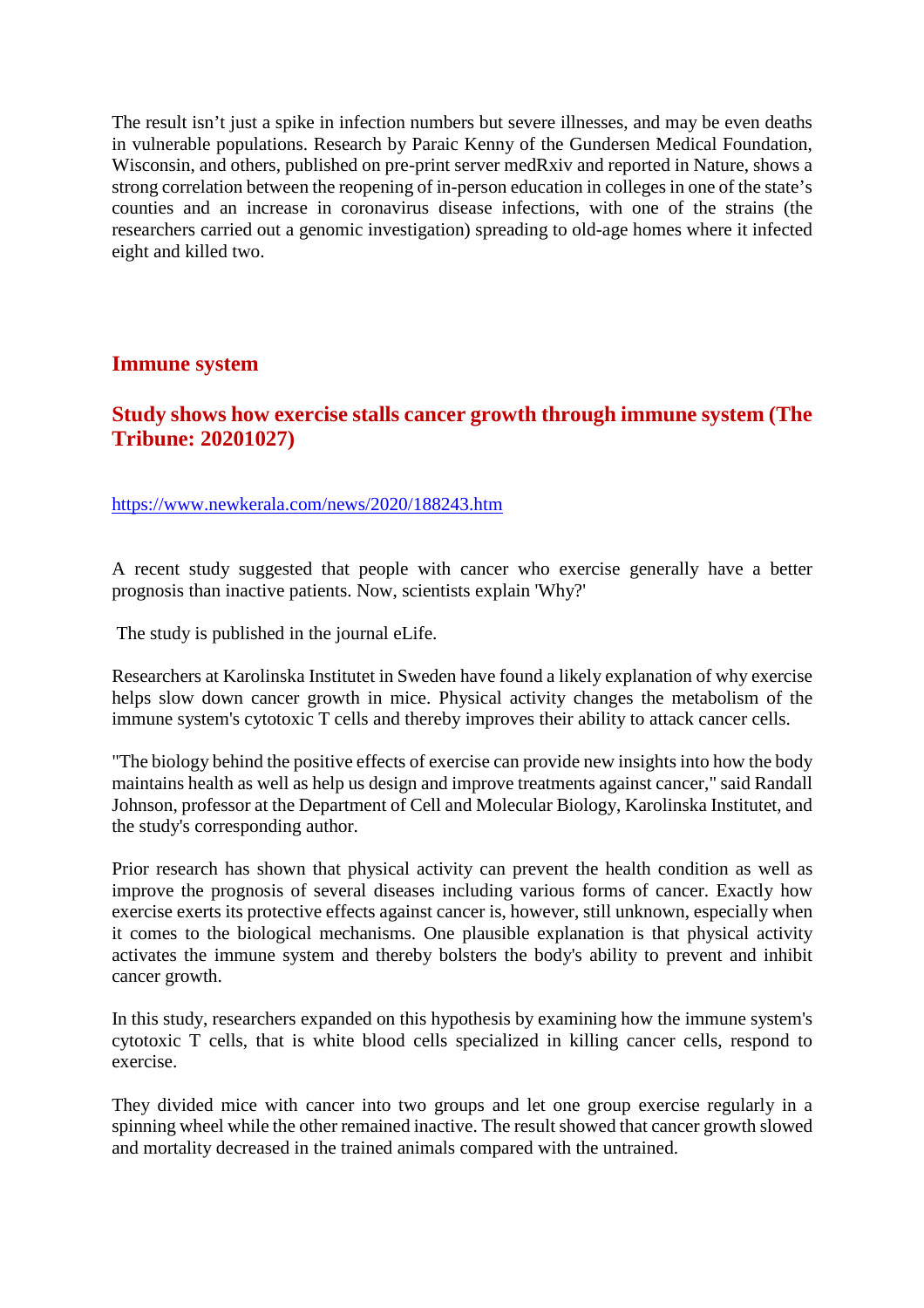Next, the researchers examined the importance of cytotoxic T cells by injecting antibodies that remove these T cells in both trained and untrained mice. The antibodies knocked out the positive effect of exercise on both cancer growth and survival, which according to the researchers demonstrates the significance of these T cells for exercise-induced suppression of cancer.

The researchers also transferred cytotoxic T cells from trained to untrained mice with tumours, which improved their prospects compared with those who got cells from untrained animals.

To examine how exercise influenced cancer growth, the researchers isolated T cells, blood and tissue samples after training sessions and measured levels of common metabolites that are produced in muscle and excreted into plasma at high levels during exertion. Some of these metabolites, such as lactate, altered the metabolism of the T cells and increased their activity. The researchers also found that T cells isolated from an exercised animal showed an altered metabolism compared to T cells from resting animals.

In addition, the researchers examined how these metabolites change in response to exercise in humans. They took blood samples from eight healthy men after 30 minutes of intense cycling and noticed that the same training-induced metabolites were released in humans.

"Our research shows that exercise affects the production of several molecules and metabolites that activate cancer-fighting immune cells and thereby inhibit cancer growth," said Helene Rundqvist, senior researcher at the Department of Laboratory Medicine at the Institutet, and the study's first author. "We hope these results may contribute to a deeper understanding of how our lifestyle impacts our immune system and inform the development of new immunotherapies against cancer."

#### **Heart disease**

#### **Key brain region linked to heart disease risk in depressed people (The Tribune: 20201027)**

https://www.newkerala.com/news/2020/188202.htm

Researchers at University of Cambridge have identified a brain region linked to higher heart disease risk in depressed and anxious people.

The new study, published today in the journal Nature Communications, suggests that the brain region called the subgenual anterior cingulate cortex (sgACC) -- a key part of the emotional brain -- is a crucial region in depression and anxiety, and targeted treatment based on a patient's symptoms could lead to better outcomes.

"We found that over-activity in sgACC promotes the body's 'fight-or-flight' rather than 'restand-digest' response, by activating the cardiovascular system and elevating threat responses," said Laith Alexander, one of the study's first authors.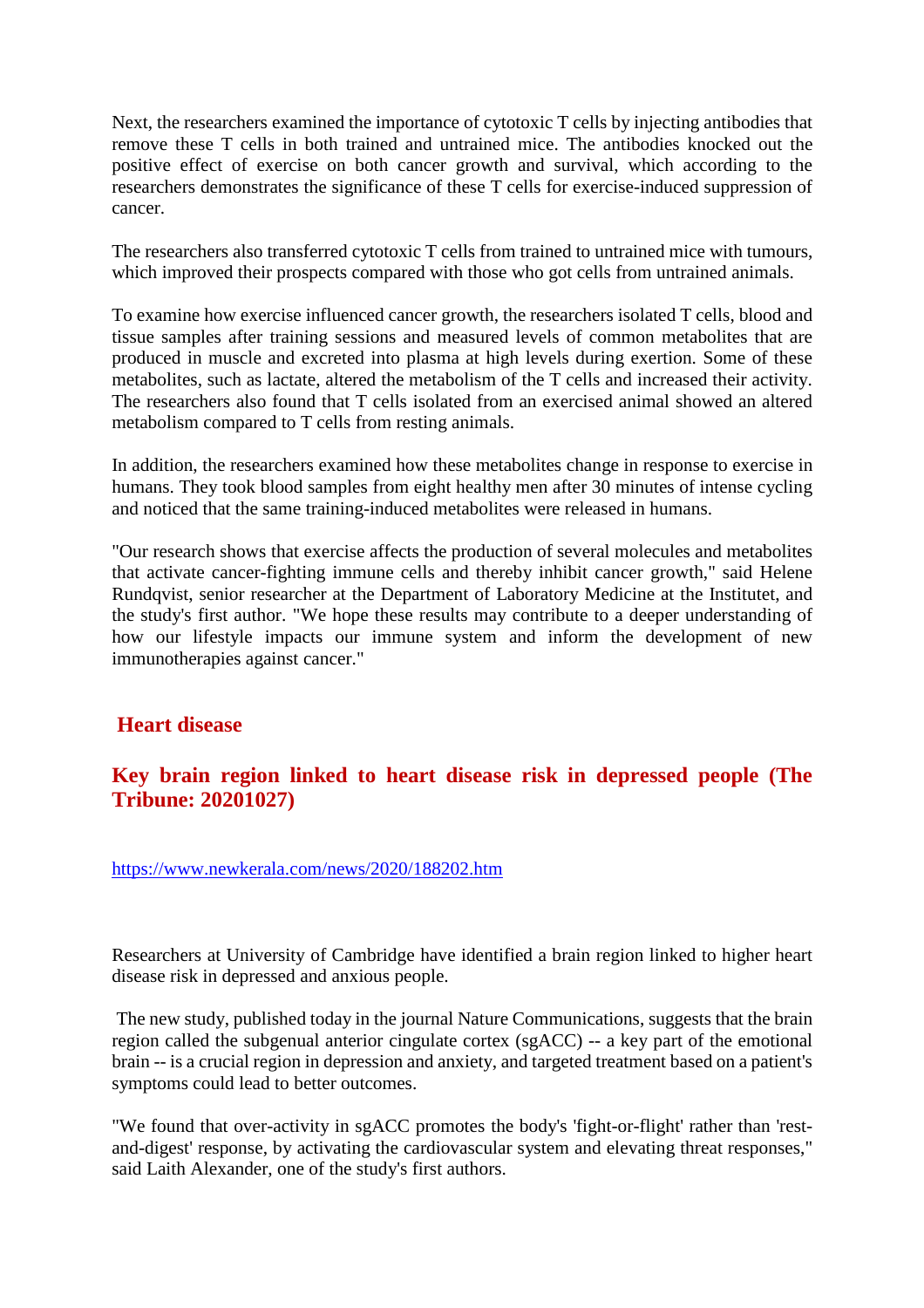"This builds on our earlier work showing that over-activity also reduces anticipation and motivation for rewards, mirroring the loss of ability to experience pleasure seen in depression."

Using marmosets, a type of non-human primate, the team of researchers infused tiny concentrations of an excitatory drug into sgACC to over-activate it.

Marmosets are used because their brains share important similarities with those of humans and it is possible to manipulate brain regions to understand causal effects.

The researchers found that sgACC over-activity increases heart rate, elevates cortisol levels and exaggerates animals' responsiveness to threat, mirroring the stress-related symptoms of depression and anxiety.

The researchers used brain imaging to explore other brain regions affected by sgACC overactivity during threat.

Over-activation of sgACC increased activity within the amygdala and hypothalamus, two key parts of the brain's stress network.

By contrast, it reduced activity in parts of the lateral prefrontal cortex - a region important in regulating emotional responses and shown to be underactive in depression.

"Our research shows that the sgACC may sit at the head and the heart of the matter when it comes to symptoms and treatment of depression and anxiety," said Professor Angela Roberts.

#### **Better bone health**

#### **Women who perform domestic chores have better bone health (The Tribune: 20201027)**

https://www.newkerala.com/news/2020/188076.htm

Women who spend a substantial amount of time doing domestic chores such as growing fruits and vegetables, churning butter, beating rugs, washing windows and caring for children have better bone density and overall bone health than women leading sedentary lifestyles, new research has found.

Previous studies in the field have looked at bone density measurements in menopausal women.

This time, the researchers from Beckman Institute for advanced Science and Technology at the University of Illinois at Urbana-Champaign focused on women between the ages of 18 and 46, an age group that is not often looked at in bone density studies.

"We wondered why there was so little research on pre-menopausal women, since presumably their bone density and activity predicts postmenopausal osteoporosis," said Kathryn Clancy, an associate professor of anthropology.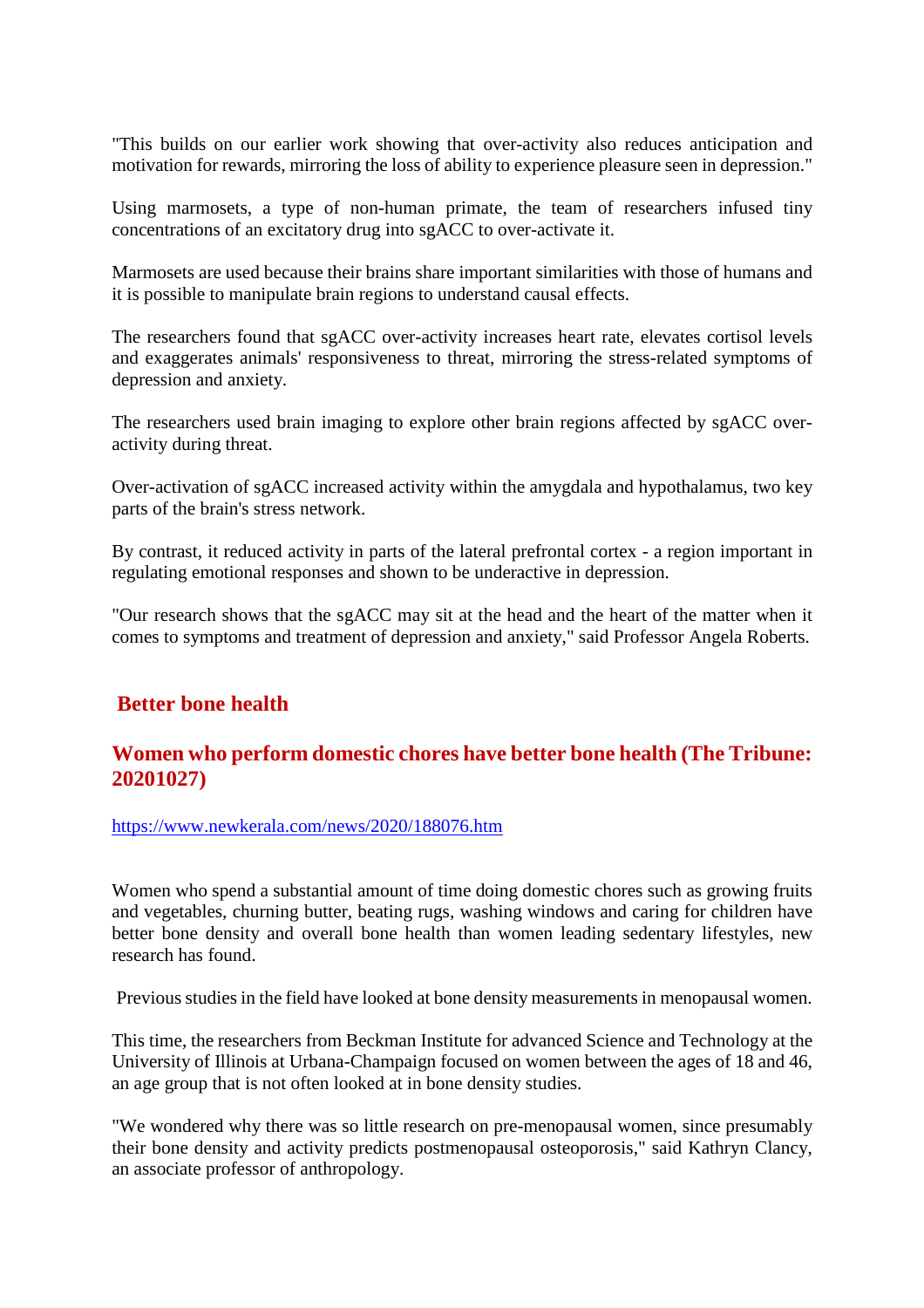The researchers focused on a population of farmers in rural Poland whose lifestyles involved substantial farm and domestic labour.

They made some basic body measurements and looked at the physical activity patterns of these women.

"We also used a bone sonometer. It is a portable device that can be conveniently used to carry out bone density measurements," Lee informed.

The study found that measures such as grip strength and lean mass are associated with the bone density and frame size of pre-menopausal women.

"We also saw that the bone density of the radius, which is the bone at the base of your thumb, is very high compared to an average white woman of European descent," Lee said in a paper published in the American Journal of Human Biology.

"My work focuses on understanding how our activities shape our skeleton and what it means for the modern population," Lee added.

Moving forward, the researchers said they are interested in understanding whether the childhood environment has helped shape the bone health of the women.

#### **Diabetes**

#### **Are potatoes safe for people with diabetes to eat? (The Tribune: 20201027)**

https://www.newkerala.com/news/2020/188070.htm

A new study challenges a longstanding perception that people with type-2 diabetes always need to avoid eating potatoes, and other high Glycemic Index (GI) foods.

The findings, published in the journal Clinical Nutrition, showed that Glycemic Index is not an accurate surrogate for an individual's glycemic response (GR) to a food consumed as part of an evening meal.

"These findings are contrary to that of observational research and traditional dietary guidance that has led some to believe potatoes are not an appropriate food choice for people with type-2 diabetes," said corresponding author of the study Brooke Devlin from Australian Catholic University in Melbourne.

"Our study shows high GI foods, like potatoes, can be consumed as part of a healthy evening meal without negatively affecting GR -- and while delivering key nutrients in relatively few calories, which is essential for people with type-2 diabetes."

The controlled clinical trial involved 24 adults with type-2 diabetes.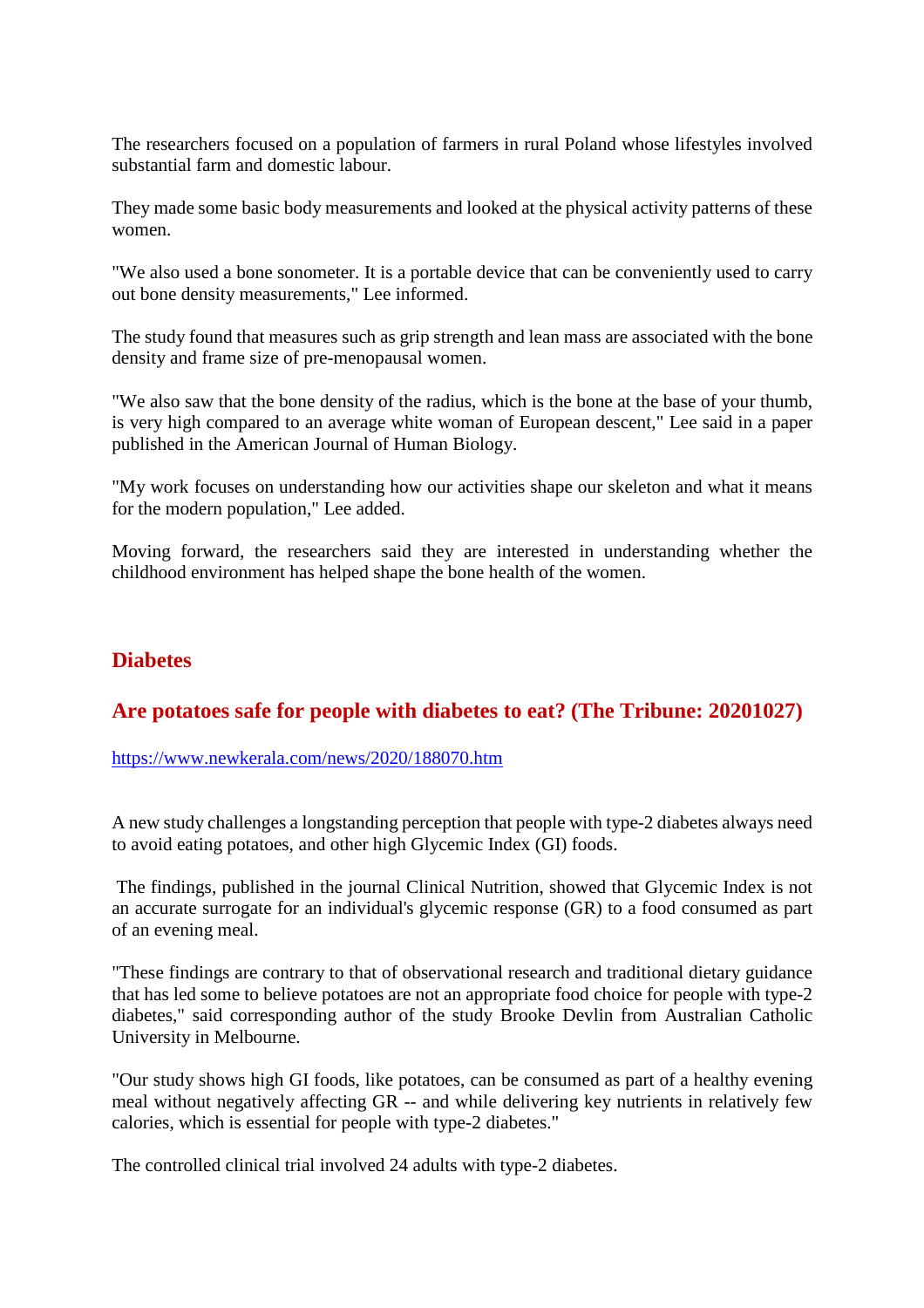Participants were provided the same breakfast and lunch, but they were randomly assigned to one of four dinners, each including either skinless white potatoes (test meal) prepared in three different ways (boiled, roasted, boiled then cooled then reheated) or basmati rice (control meal).

Participants repeated the experiment, with a nine-day break in between each trial, to cycle through all test meals and the control.

In addition to having blood samples collected regularly (both immediately after the meal and again every 30 minutes, for two hours), participants also wore a continuous glucose monitor overnight to track changes in blood sugar levels while sleeping.

There were no differences between meals in glucose response following the dinner that contained any of the potato dishes or basmati rice.

Moreover, participants' overnight glycemic response was more favourable after eating the evening meal that included any of the potato side dishes compared to low basmati rice, said the study.

Although the potatoes' impact on long-term glycemic control was not assessed in the study, the researchers concluded that "potatoes are a vegetable that is sustainable, affordable and nutrientdense, and thus, they can play an important role in modern diets irrespective of metabolic health status."

However, people with diabetes should continue to follow the diet suggested by their physician, the study authors cautioned.

#### **Sleep disorders**

#### **Sleep disorders related to life in lockdown (The Tribune: 20201027)**

#### https://www.newkerala.com/news/2020/187969.htm

2020, unfortunately, has been a year that has not brought us much happiness, and for a significant proportion of individuals, sleep disturbances have added to their woes. The lockdowns imposed to prevent the spread of the novel coronavirus, SARS-CoV-2, have led to significant behavioral changes and adaptations to help individuals optimise their productivity, which in turn, have affected normal physiological processes related to health.

Circadian rhythm disturbances

Most mammals have a circadian body-clock which rhythmically has sleep and wake cycles. In humans, eight hours of sleep is considered the average requirement for most individuals, and the presence of cues such as external light and temperature influence such cycles. In the pre-COVID era, the timing, duration and regularity of sleep in most individuals was determined by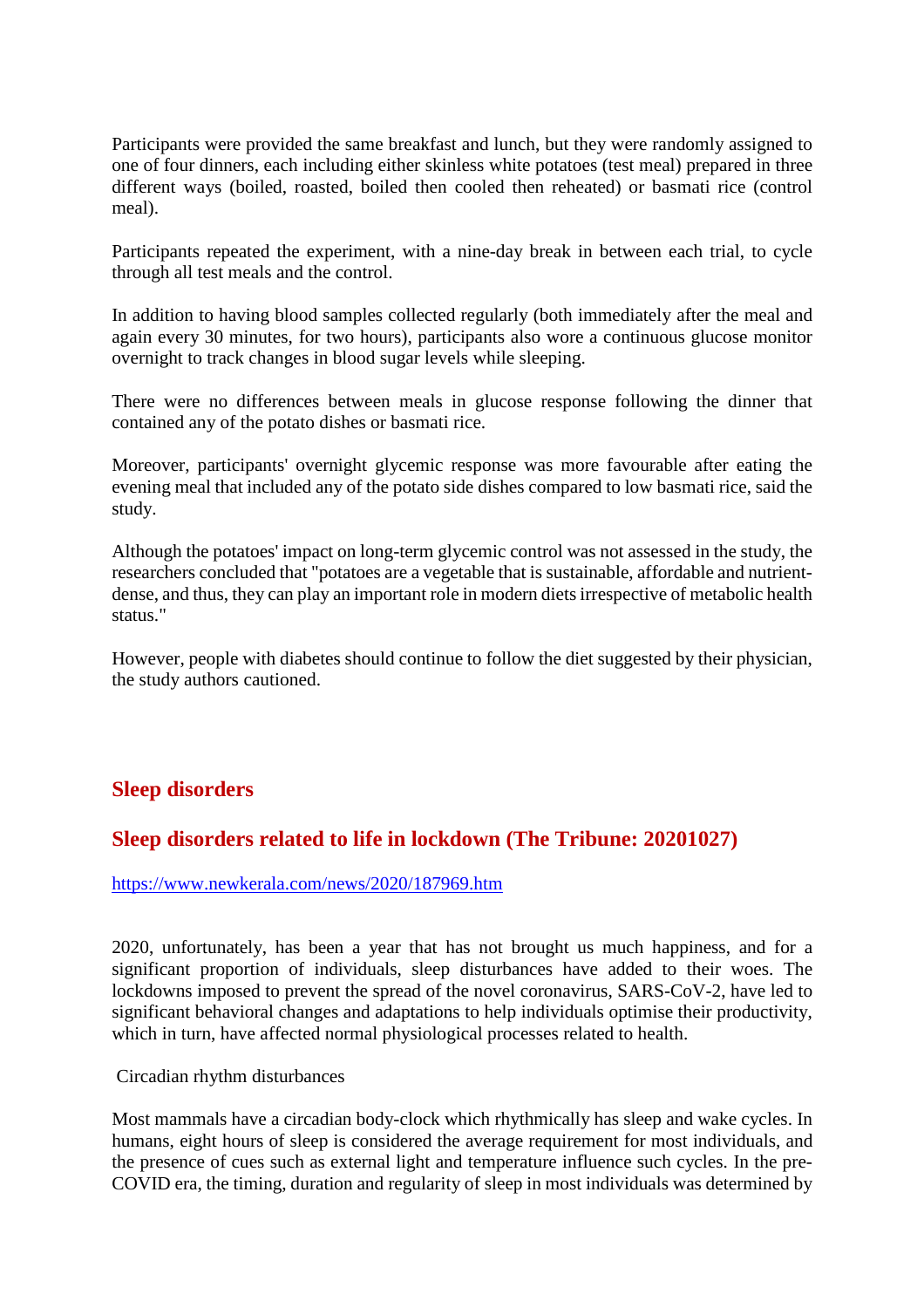rigid schedules related to work or study. Post the lockdown, this has now been left to the vagaries of the demands of the new normal, and this has caused circadian disturbances. Work/study from home is relatively unstructured, and the increased digital media/backlit device exposure leads to the biological clock getting mixed signals about day-night transition, often leading to delays in sleep onset. A survey conducted among 1511 participants in India revealed that younger individuals and women were more susceptible to these changes, causing a state of 'social jetlag'. When conventional gender roles are in play, working women now have to multitask between household and work responsibilities, in addition to assisting younger kids with online school, and this possibly explains why their sleep schedules have been most disrupted. What has also been reported in studies is that despite sleeping for longer hours, individuals often report a poorer quality of sleep, resulting in feeling less rested.

#### Insomnia

Social isolation, financial/job insecurity, stigmatization of individuals with COVID-19, the constant media exposure to reports of rising infections and deaths, and stories of near and dear ones succumbing to the disease all lead to a sense of helplessness, anxiety and depression. Insomnia is a common manifestation of depression, and as treating physicians, we have experienced a significant proportion of individuals report the symptom during the lockdown. In addition, post-traumatic stress disorder (PTSD), anxiety and depression, which were reported in up to half of all individuals who suffered from SARS infection in 2003 are likely to affect an equally high percentage of individuals who have had COVID-19, and insomnia is being recognized as a frequent symptom of what is now being called 'long COVID'. A psychological evaluation should be considered in all individuals who are experiencing insomnia, and the temptation to consume sedatives in a knee-jerk manner must be avoided. The elderly are especially vulnerable, and careful attention must be paid to any elderly person who has had new-onset insomnia during the lockdown.

#### Sleep apnea

Sleep apnea is one of the commonest sleep disorders in the population, affecting up to 10 per cent adults. Inactivity, weight gain, alcohol consumption are all risk factors for obstructive sleep apnea, and lockdowns, by limiting one's activity outside the home along with binge eating/snacking and drinking might worsen pre-existing sleep apnea, or cause it in individuals who have significantly gained weight during the lockdown. Individuals who snore loudly, especially if they have high blood pressure or other cardiovascular disease must be assessed for sleep apnea.

The importance of sleep to maintain health cannot be overemphasized. It plays an important role in immunity and in recovery from infections. Simple measures that can be employed to ensure sleep hygiene during the lockdown would be maintaining a structure to one's day and having a constant sleep-wake time, avoiding bright lights in the form of devices close to bedtime, keeping the bedroom as dark as possible, avoiding caffeinated beverages for 6-8 hours prior to bedtime, exercising in the morning and avoiding excessive amounts of alcohol. If, despite these measures, one fails to ensure an adequate quantity and quality of sleep, seeking professional help to address the potential underlying causes would be prudent.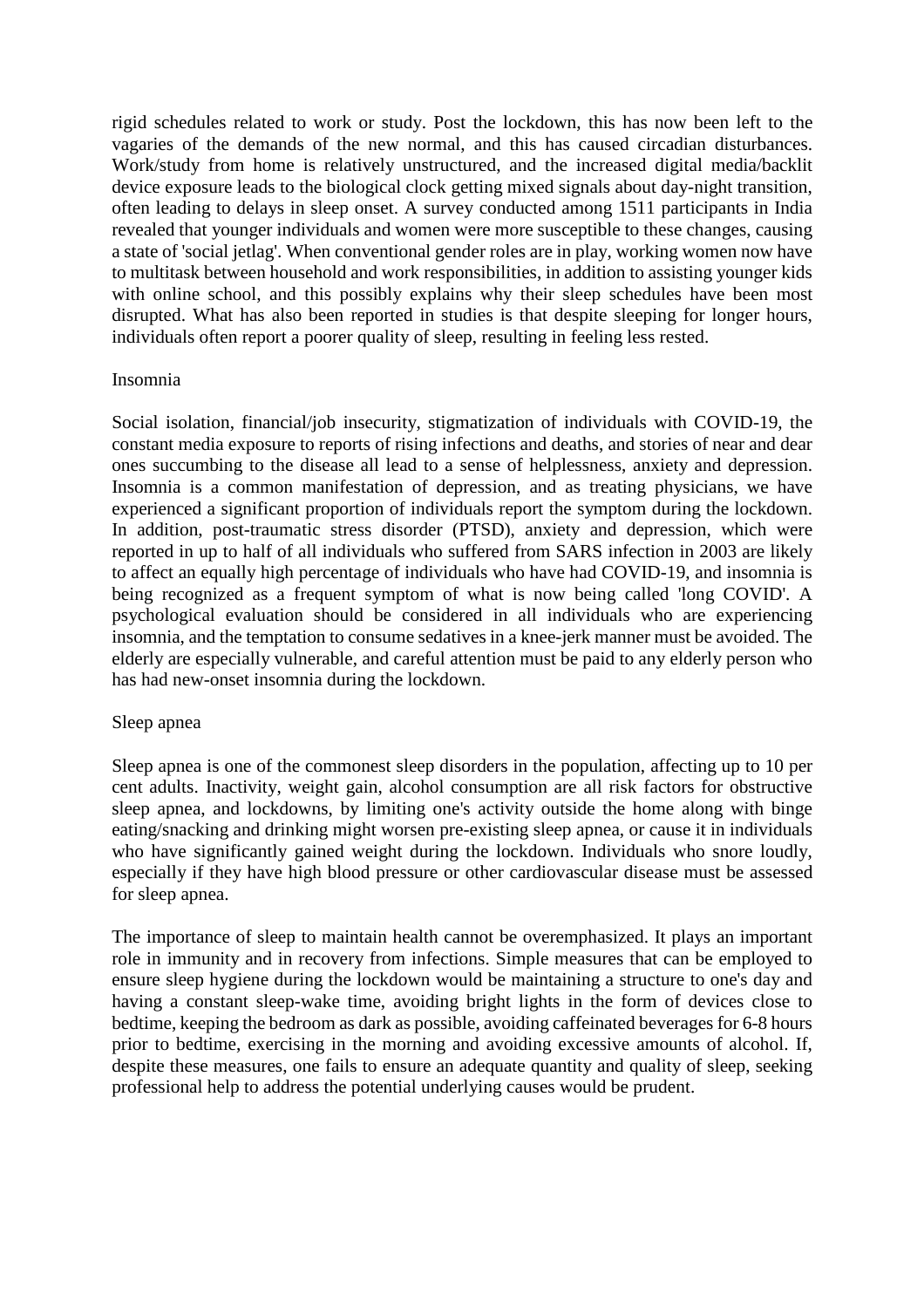#### **New Cases (Hindustan: 20201027)**

https://epaper.livehindustan.com/imageview\_408541\_86722026\_4\_1\_27-10- 2020\_2\_i\_1\_sf.html

• 24 घंटे में संक्रमण को 59,105 लोगों ने मात दी • इसी अवधि में 45,148 नए संक्रमित सामने आए

देश में 94 दिन बाद 45 हजार मामले  $3III$ 



#### नई दिल्ली | एजेंसी

देश में इस महीने में दूसरी बार 24 घंटे के अंदर 50 हजार से कम नए मामले .<br>सामने आए। वहीं, इस दौरान मरने वालों की संख्या भी 500 से कम रही। 108 दिनों बाद 24 घंटे में मरने वालों को संख्या 500 से कम है।

केंद्रीय स्वास्थ्य मंत्रालय द्वारा सोमवार सुबह जारी आंकड़ों के अनुसार एक दिन में कोविड-19 के 45.148 नए मामले सामने आने के .<br>बाद देश में संकमण के मामले बढकर 79.09.959 हो गए। इससे पहले करीब 94 दिन पहले यानी 23 जुलाई को 24 घंटे के अंदर 45,720 मामले सामने आए थे। वहीं, सोमवार को देश में 480 और लोगों की मौत के बाद मृतक संख्या बढ़कर 1,19,014 हो गई। इससे पहले 10 जुलाई को 475 मौतें हुई थीं। उधर, आईसीएमआर के अनुसार 25 अक्तूबर तक कुल 10,34,62,778 नमूनों की कोविड-19 की जांच की गई, जिनमें से 9,39,309 नमूनों का परीक्षण रविवार



मृत्युदर घटकर 1.50 प्रतिशत रह गई है जो 22 मार्च के बाद सबसे

कॅम है। राजस्थान, झारखंड, आंध्र प्रदेश, तेलंगाना, बिहार, ओडिशा,

असम और केरल सहित 14 राज्यों तथा केंद्रशासित प्रदेशों में कोविड-

64 हजार नए संक्रमित सामने आए हैं।

अमेरिका में संक्रमितों की संख्या

की मौत हो चुकी है।

86,35,752 हो गई है। जबकि इस

संक्रमण से अब तक 2,57,227 लोगों

मामलों की संख्या 6,53,622 थी। ठीक होने के मामलों में से 78 प्रतिशत मामले 10 राज्यों व केंद्रशासित प्रदेशों-कर्नाटक, केरल, महाराष्ट्र, तमिलनाडु, 19 संबंधी मृत्युदर एक प्रतिशत से कम है। चार मई को महामारी संबंधी मृत्युदर पश्चिम बंगाल, दिल्ली, आंध्र प्रदेश, 3.23 प्रतिशत थी। भारत विश्व में सबसे कम मृत्युदर वाले देशों में शामिल हैं। असम, यूपी और राजस्थान से हैं।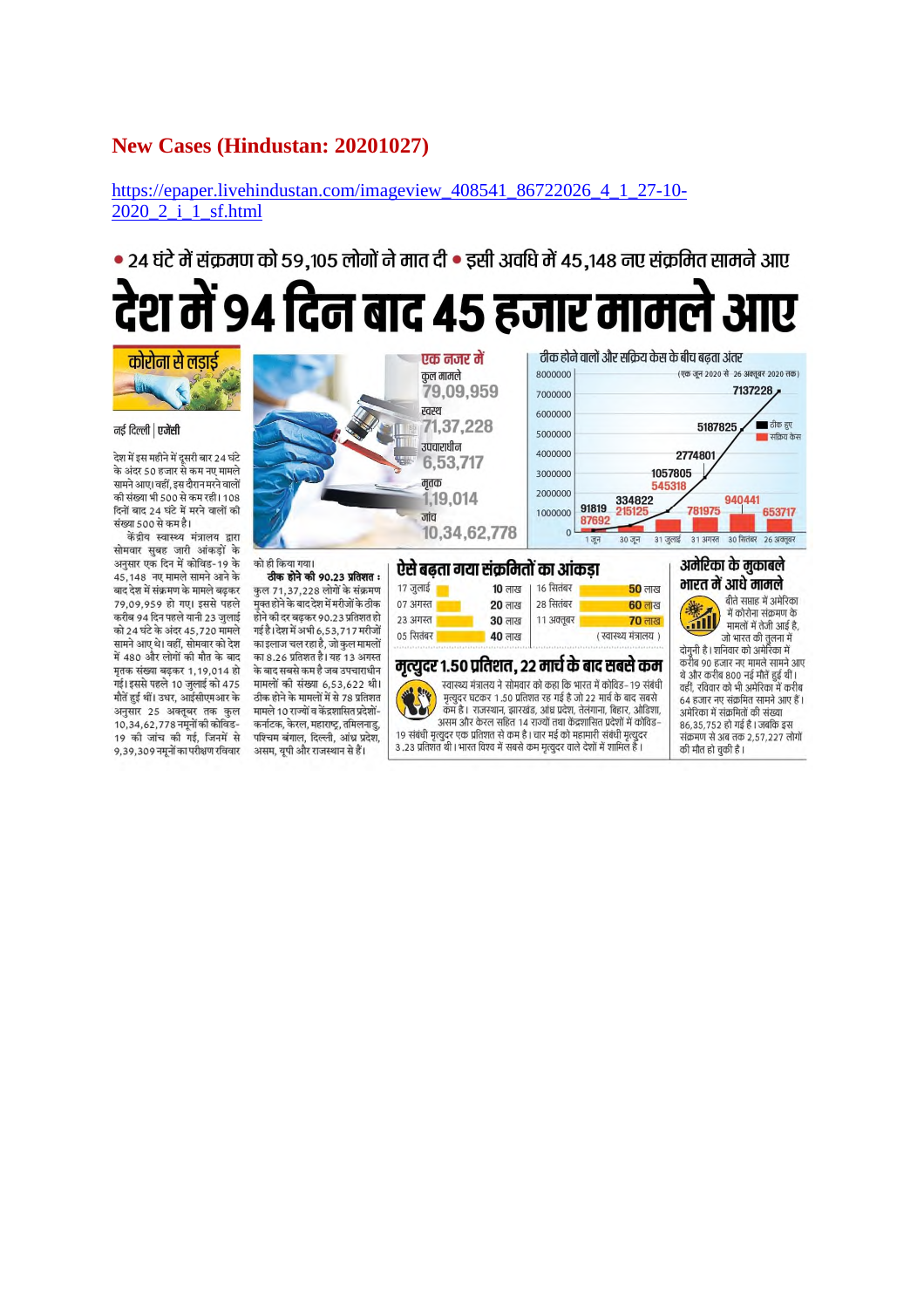#### **Infection (Hindustan: 20201027)**

https://epaper.livehindustan.com/imageview\_408541\_86721072\_4\_1\_27-10- 2020\_2\_i\_1\_sf.html

### प्रदूषण, फफूंदी और कबूतर बीमार कर रहे फेफड़े **यह है गाइडलाइन**<br>इंडियन चेस्ट और नेशनल कॉलेज ने



कानपुर शिमेश द्विवेदी

.<br>कानपुर में जानलेवा फेफड़े की बीमारी ाः दुः<br>(इंटरस्टीशियल लंग डिसीज यानी<br>आईएलडी ) ने तेजी से दस्तक दे दी है। चेस्ट विशेषज्ञों के पास लगातार आईएलडी के मरीजों का ग्राफ बढ रहा है। यह बीमारी प्रदूषण, फफूंदी और कबतरों के कारण फैल रही है। इंडियन चेस्ट सोसाइटी और .<br>नेशनल कॉलेज आफ चेस्ट 

की डायग्नोसिस और इलाज की गाइडलाइंस हाल में जारी की हैं। आईएलडी में ममय से इलाज नहीं -<br>मिला तो यह बीमारी मरीज की जान ले लेती है। क्योंकि गंभीर आर्यक्लादी मरीजों को आईसीयू में सिस्टम भी मदद नहीं करता है। मरीज के फेफरे काम करना बंद करने लगते हैं। इससे ्<br>फेफड़े की मेमब्रेन डैमेज हो जाती है।<br>केस हिस्टी की रिपोर्ट मिलने के बाद इंडियन चेस्ट सोसाइटी और नेशनल कॉलेज आफ चेस्ट फिजीशियन ने माना कि शहर में यह बीमारी प्रदूषण और कबतर के पंखों और डापिंग यानी .<br>बीट से हो रही है। इस बीमारी के लिए



कौन से रोग आते हैं आईएलडी के प्रकारों में पत्योजरी फाडबोसिस जाइरराहा के प्रकाश न बरनानर कार्यालय<br>प्रमुख है जो ज्यादातर मामलों में पाया जाता<br>है। इसके अलावा इसमें सारकाइडोसिस, .<br>हाइपरसेसिटिविटी न्युमोनाइटिस और<br>ऑक्यूपेशनल लंग डिजीज शामिल हैं ।

क्या है बीमारी

इंटरस्टीशियल लंग डिसीज एक उटररहात्म्वरा राग छसान रव<br>बीमारी का समूह है जो फेफड़ों<br>के वायुकोषों के बीच की जगह ( दंटरस्टीशियम) को प्रभावित ( इटरस्टारावन ) का बनावत<br>करता है | इसमें वायुकोषों के<br>बीच की कोशिकाएं मोटी हो जाती हैं । इस कारण व्यक्ति<br>जाती हैं । इस कारण व्यक्ति<br>सही प्रकार से सांस नहीं ले मात्रा रक्त में नहीं पहुंच पाती।

#### मुख्य लक्षण

शब्दन करेंट और नरानरा काराना ना<br>हाल ही में जारी गाइड लाइन में साफ<br>किया है कि इस बीमारी की पहचान के

लिए पत्नोनरी फंक्शन टेस्ट,सीटी स्कैन<br>और जरूरत हो तो लंग्स बायोप्सी<br>कराई जाए। क्योंकि इसके लक्षण

-<br>अस्थमा,सीओपीडी से अलग है । मरीजों<br>को एंटी फाइब्रोरोटिक और एंटी

कार्टिको स्टेराइड्स देना कारगर होगा ।

इंफ्लेमेशन डग्स के साथ ही ओरल

सांस लेने में तकलीफ इसका प्रमुख लक्षण है। चलने या काम करते समय<br>सांस फूलना रोग की शुरुआती अवस्था है। बिना शारीरिक गतिविधि के<br>सांस का फूलना थी रोग की गंभीरता को दर्शाता है। मरीज को बार-बार सखी खासी होने के साथ थकान भी महसस होती है।

#### लापरवाही घातव

.<br>आईएलडी गंभीर बीमारी होती े आईएलडी गंभीर बीमारी होती<br>प्रदूषण इसके वाहक हैं । महीने में 60<br>प्रदूषण इसके वाहक हैं । महीने में 60<br>मरीज लगातार आ रहे हैं । पहली बार नराज समाराह जा रहे हैं। सहसा बार<br>इंडियन चेस्ट सोसाइटी और नेशनल<br>कॉलेज आफ चेस्ट फिजीशियन ने गाददलादंस जारी की है। – डॉ. एसके नाइडलाइस जारा का हा । – बा.रूस्ख<br>**कटियार**,पूर्व प्राचार्य जीएसवीएम एंड<br>सदस्य आईसीएस–एनसीसीपी

→<br>← आईएलडी शहर मैं तेजी से<br>बढ़ने वाली बीमारी होती जा रही है। शुरू में लापरवाही घातक हो सकती<br>है। शुरू में लापरवाही घातक हो सकती ल में पर जन्मता ने इस जाना गया।<br>दर्जन से ज्यादा नए मरीज आ रहे हैं ।<br>– डॉ.खुघीर चौधरी, प्रोफेसर वेस्ट<br>विभाग,जीएसवीएम मेडिकल कॉलेज

#### **Pendamic (Hindustan: 20201027)**

कूलर, एसी में फफूंदी को भी<br>जिम्मेदार माना जा रहा है।

https://epaper.livehindustan.com/imageview\_408541\_86717948\_4\_1\_27-10- 2020\_2\_i\_1\_sf.html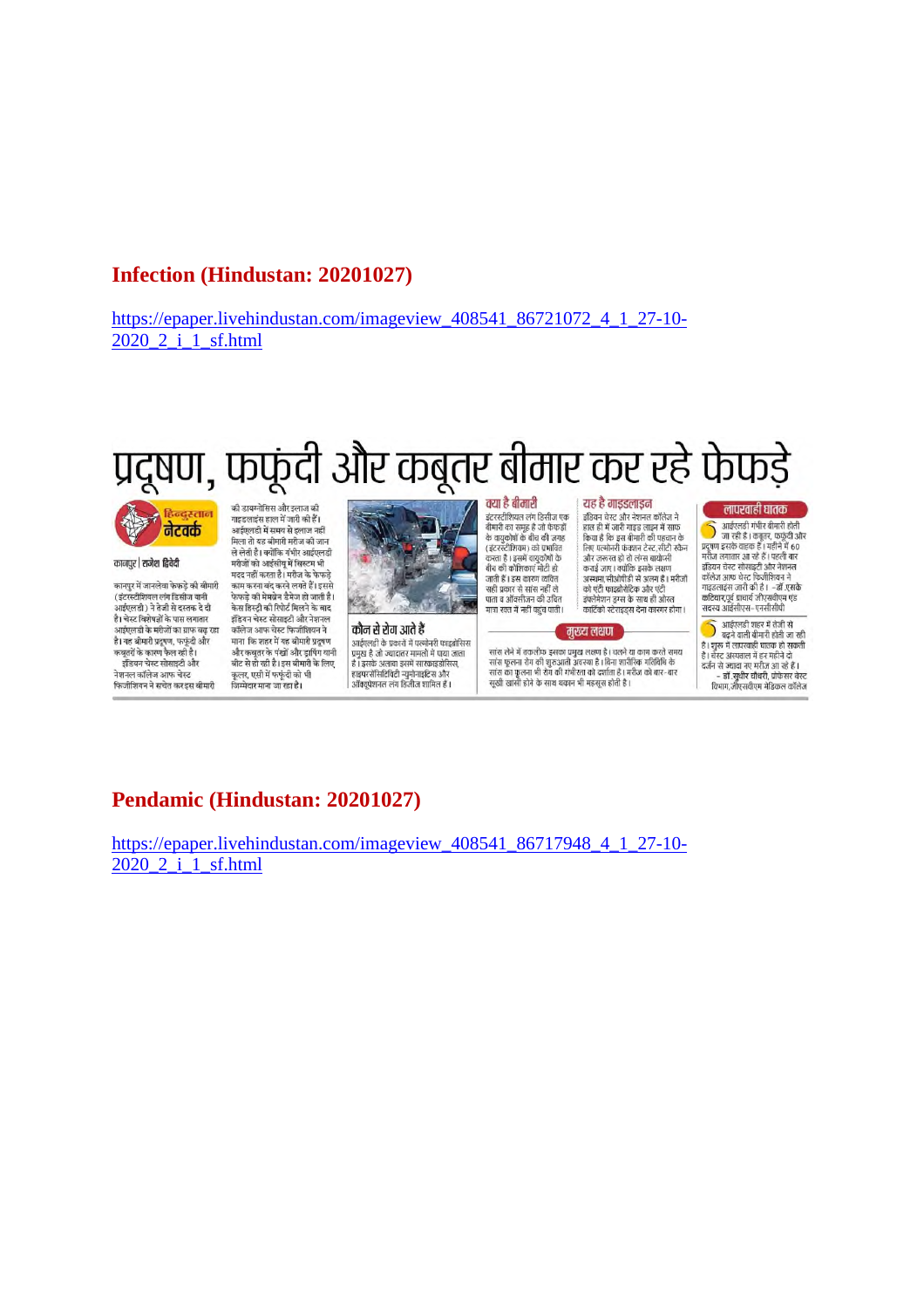# कोरोना पीढ़ी पर महामारी का सबसे बुरा असर पड़ा

तुलना में दोगुना है। साथ ही हर दस में<br>से छह युवाओं को आमदनी में कमी का सामना करना पड़ रहा है। धनी पारिवारिक पृष्ठिभूमि से आने वाले युवाओं की तुलना में गरीब विद्यार्थियों की पढ़ाई पर ज्यादा असर हुआ। तालाबंदी के दौरान 25 लाख बच्चों को किसी भी माध्यम से स्कूल शिक्षकों या ट्यूशन के जरिए पढ़ाई की सुविधा नहीं मिल सकी। उस दौरान सरकारी स्कूल के सिर्फ 38% विद्यार्थियों को शिक्षा की सुविधा मिल पाई जबकि निजी स्कूलों के 74% विद्यार्थी शिक्षा पा सके।

लंदन| एजेंसी

कोरोना पीढ़ी के नाम से पुकारे जाने लगे 25 साल तक के युवाओं पर महामारी का सबसे बुरा असर पड़ा है। लंदन स्कूल ऑफ इकोनॉमिक्स ने अध्ययन के आधार पर यह दावा किया है। अध्ययन से पता लगा कि शिक्षा, करियर, आर्थिक व सामाजिक स्थिति के मामलों में इन आयुवर्ग पर सबसे गहरा असर हुआ है। शोध में पाया कि 16 से 25 साल के युवाओं की नौकरी जाने का खतरा इस आयुवर्ग से बड़े उम्र के लोगों की

**Pollution (Hindustan: 20201027)**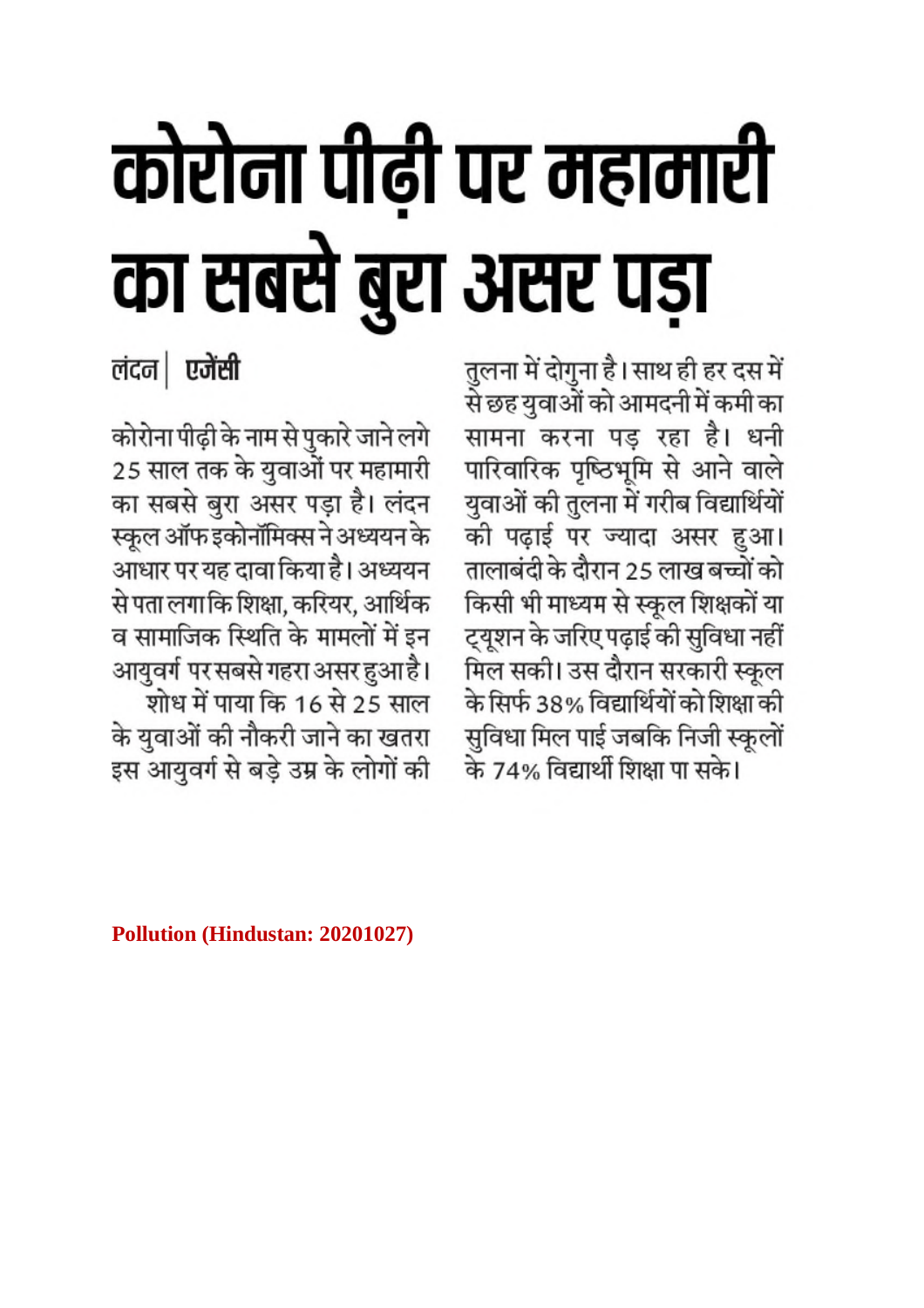## 'चेतायाः प्रदूषण से संक्रमण का जोखिम और बढ़ेगा

नई दिल्ली | एजेंसी

वैज्ञानिकों ने आगाह किया है कि वायु प्रदूषण कोरोना के खिलाफ लड़ाई को कमजोर कर सकता है। दिल्ली समेत उत्तर भारत के अधिकतर हिस्सों में धुंध छाने और हवा की गुणवत्ता में तेजी से गिरावट आने के बीच इस बात का खतरा ज्यादा बढ गया है।

वैज्ञानिकों ने आगाह किया है कि वायु प्रदूषण और कोविड-19 के मामलों के बीच कोई संबंध पूरी तरह भले ही साबित नहीं हो पाया है, लेकिन लंबे समय तक प्रदूषण से फेफड़ों के संक्रमण का खतरा बना रहेगा। वायु प्रदूषण के उच्च स्तर और कोरोना के मामलों में वृद्धि तथा मौत के मामलों के बीच संभावित जुड़ाव का उल्लेख करने वाले वैश्विक अध्ययनों के बीच वैज्ञानिकों ने यह चिंता व्यक्त की है। हार्वर्ड विश्वविद्यालय द्वारा सितंबर में किए गए एक अध्ययन में यह पता चला कि पीएम 2.5 में प्रति घन मीटर केवल एक माइक्रोग्राम वृद्धि का संबंध कोविड-19 से मृत्यु दर में आठ प्रतिशत बढोतरी से है।

**Pandamic (Hindustan: 20201027)**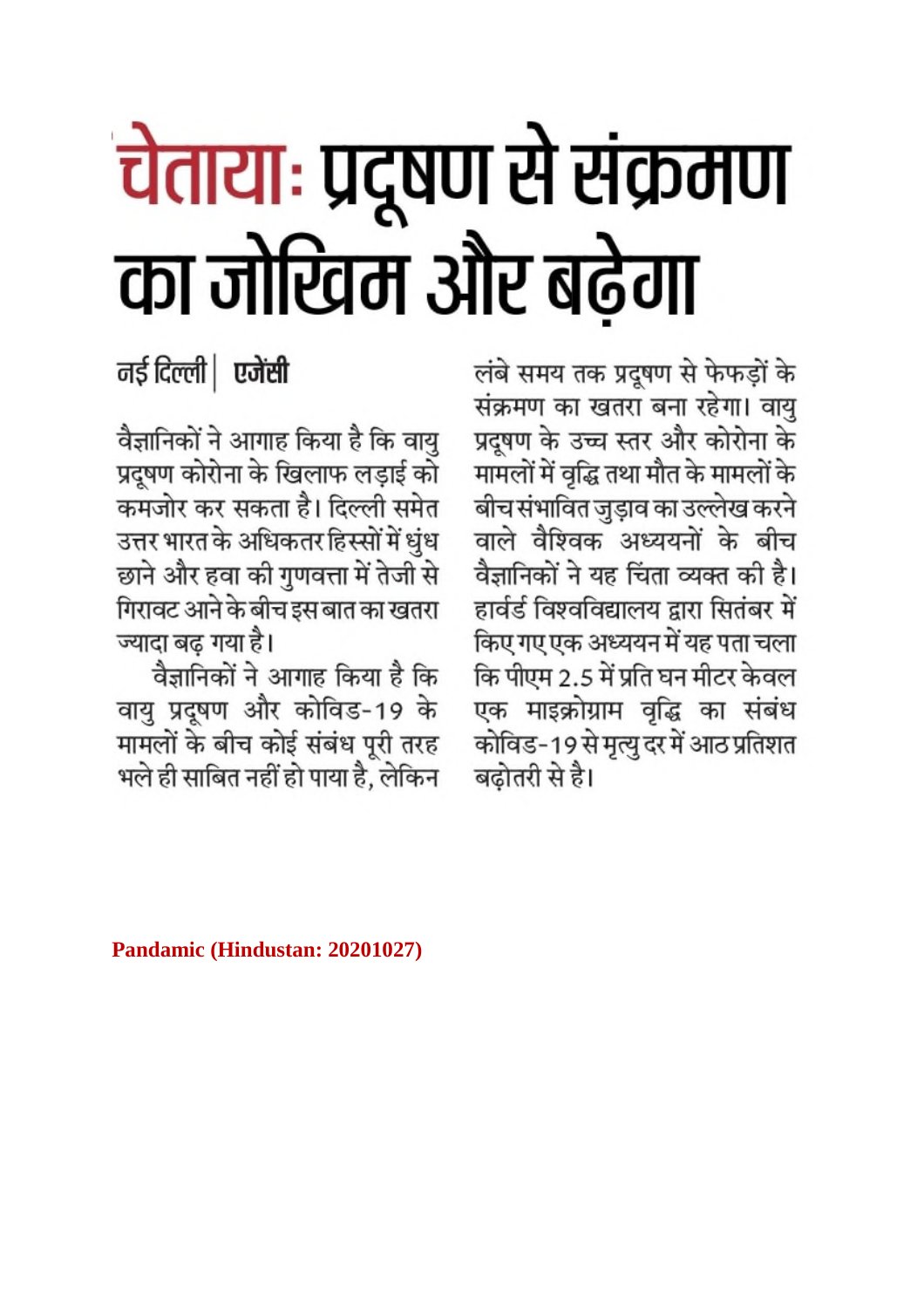# कोरोना पीढ़ी पर महामारी का सबसे बुरा असर पड़ा

तुलना में दोगुना है। साथ ही हर दस में<br>से छह युवाओं को आमदनी में कमी का सामना करना पड़ रहा है। धनी पारिवारिक पृष्ठिभूमि से आने वाले युवाओं की तुलना में गरीब विद्यार्थियों की पढ़ाई पर ज्यादा असर हुआ। तालाबंदी के दौरान 25 लाख बच्चों को किसी भी माध्यम से स्कूल शिक्षकों या ट्यूशन के जरिए पढ़ाई की सुविधा नहीं मिल सकी। उस दौरान सरकारी स्कूल के सिर्फ 38% विद्यार्थियों को शिक्षा की सुविधा मिल पाई जबकि निजी स्कूलों के 74% विद्यार्थी शिक्षा पा सके।

लंदन| एजेंसी

कोरोना पीढ़ी के नाम से पुकारे जाने लगे 25 साल तक के युवाओं पर महामारी का सबसे बुरा असर पड़ा है। लंदन स्कूल ऑफ इकोनॉमिक्स ने अध्ययन के आधार पर यह दावा किया है। अध्ययन से पता लगा कि शिक्षा, करियर, आर्थिक व सामाजिक स्थिति के मामलों में इन आयुवर्ग पर सबसे गहरा असर हुआ है। शोध में पाया कि 16 से 25 साल के युवाओं की नौकरी जाने का खतरा इस आयुवर्ग से बड़े उम्र के लोगों की

**Vaccine ((Hindustan: 20201027)**

https://epaper.livehindustan.com/imageview\_408542\_86698524\_4\_1\_27-10-2020\_3\_i\_1\_sf.html